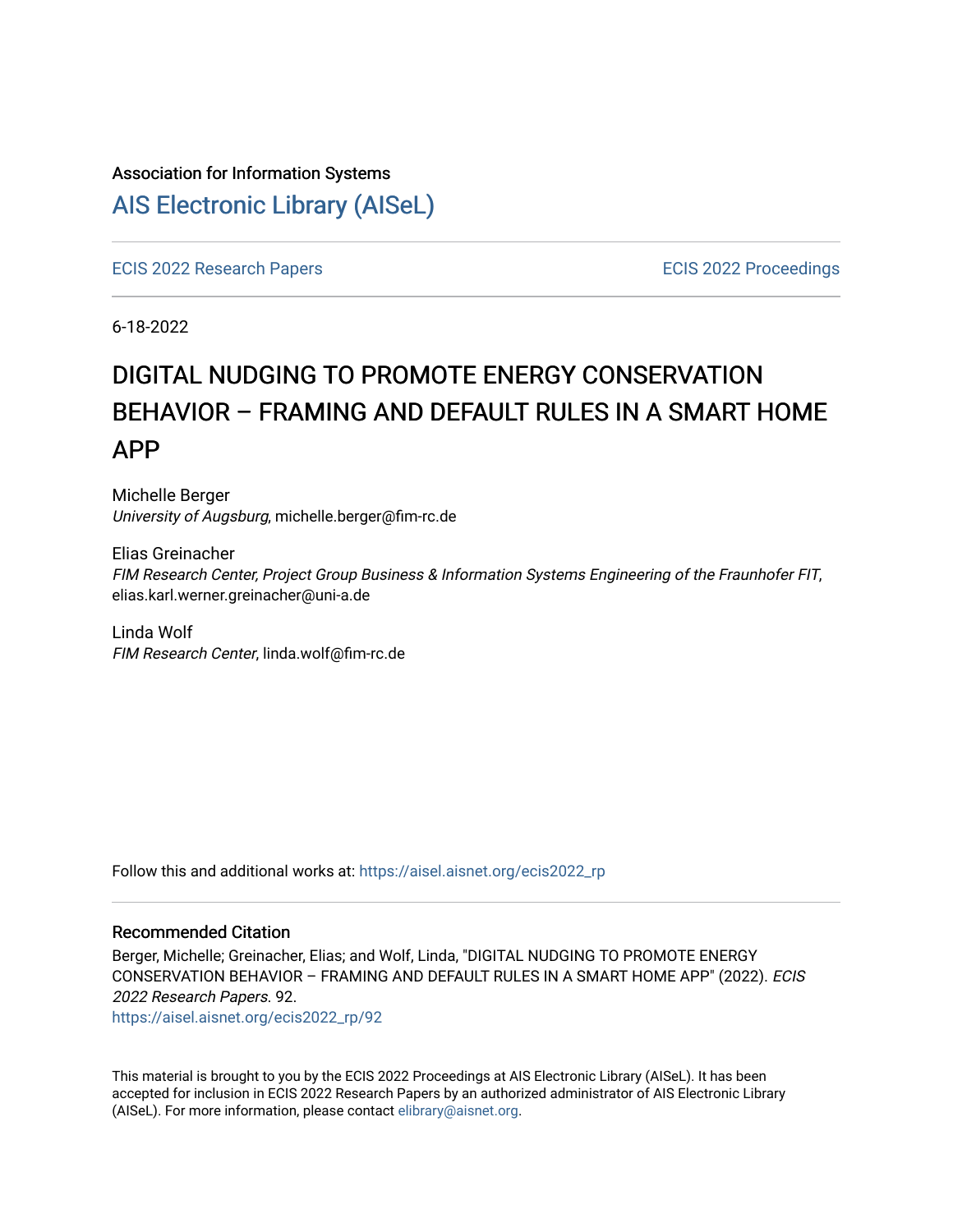# **DIGITAL NUDGING TO PROMOTE ENERGY CONSERVATION BEHAVIOR – FRAMING AND DEFAULT RULES IN A SMART HOME APP**

#### *Research Paper*

- Michelle Berger, FIM Research Center, Project Group Business & Information Systems Engineering of the Fraunhofer FIT, University of Augsburg, Augsburg, Germany, [michelle.berger@fim-rc.de](mailto:michelle.berger@fim-rc.de)
- Elias Greinacher, FIM Research Center, Project Group Business & Information Systems Engineering of the Fraunhofer FIT, Augsburg, Germany, [elias.greinacher@fim-rc.de](mailto:elias.greinacher@fim-rc.de)
- Linda Wolf, FIM Research Center, Project Group Business & Information Systems Engineering of the Fraunhofer FIT, Bayreuth, Germany, [linda.wolf@fit.fraunhofer.de](mailto:linda.wolf@fit.fraunhofer.de)

### **Abstract**

*Increasingly, new energy-efficient technologies connected to smart home arise and bear great potential of influencing user's decisions. Thereby, behavioral interventions like digital nudging are promising to influence behavior. While nudging has been investigated in several contexts to promote sustainable behavior, little is known about its effectiveness in digital choice environments promoting daily energy conservation behavior, especially through mobile applications. As private households account for a large share of total energy consumption, which needs to be reduced to counteract climate change, we conducted an online survey to test the nudging elements framing and default rules, as well as their combination. We surveyed 231 participants and found a large effect of framing and an even larger effect for the combination. This paper contributes by exploring these digital nudges, which received little attention in prior research, and by providing insights on the design of smart home applications to reduce energy consumption.*

*Keywords: Digital Nudging, Smart Home Application, Energy Conservation Behavior, Sustainability.*

### **1 Introduction**

Driven by smart home technologies, which enable individuals to connect and intelligently control household devices, the digital environment has reached our homes and thus affects our daily decisions and habits massively. Such smart home technologies (e.g., smart lighting and heating systems) can be controlled by individuals via a smart home application (app). Therefore, these smart home apps bear a great potential of influencing the user's decisions, for example, on energy consumption. Within these apps, the use of behavioral interventions can additionally help to influence energy conservation behavior. Behavioral interventions using different nudging elements (NE) applied in the physical as well as in the digital environment - which defines the term digital nudging element (DNE) - are already an essential part of the scientific discourse (e.g., Mirsch et al. (2017), Thaler and Sunstein (2009), and Weinmann et al. (2016)). In contrast to restricting the number of options available by rules, regulations, or fiscal measures, (D)NEs intend to support better decision-making by modifying the so-called choice architecture: the shape of the context and environment in which people make decisions (Thaler and Sunstein, 2009).

As human activities, including private energy consumption behavior, are responsible for a substantial share of climate change, a comprehensive reform of our global energy consumption is unavoidable (United Nations Climate Change, 2021). In the context of private energy consumption, the ever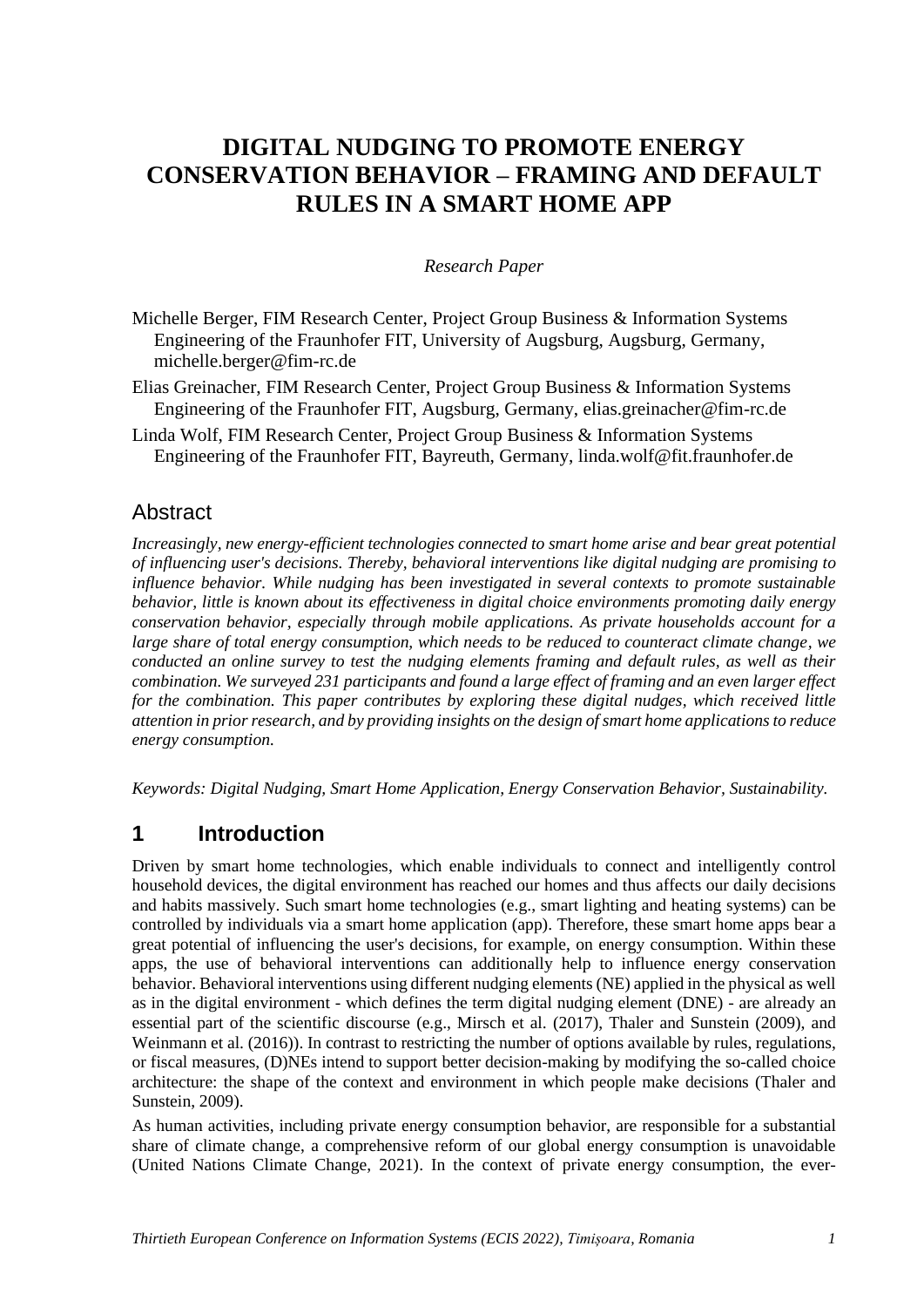increasing efficiency of digital technologies like energy-efficient heating systems or household devices nurtured hopes to cut down energy consumption and are already part of the scientific discourse (Mills and Schleich, 2012; Schleich, 2019). However, the energy consumption by private households in Germany in 2020 is higher than in 1990 (Federal Environmental Agency of Germany, 2019). That efficiency gains are out-levered by increasing consumption and demand, also known as the rebound effect (Sorrell, 2015). Thus, besides technological progress, behavioral interventions like DNEs in smart home apps can represent an effective way to encounter climate change and therefore need to be analyzed in more detail in the scientific discourse.

Lehner et al. (2016) found four NEs to be effective in encouraging sustainable behavior in energy consumption, personal transportation, and food: *default rules*, *simplification* or *framing*, *social norms*, and *adjustments to the physical environment* (which is not applicable as a DNE). In the context of energy consumption, most of the prior studies focus on the implementation of *social norms* (Loock et al., 2012; Graml et al., 2011; Tussyadiah and Miller, 2019; Schultz et al., 2015) and *feedback* (Cappa et al., 2020; Schultz et al., 2015; Tussyadiah and Miller, 2019; Abrahamse et al., 2007). Little to no attention has been paid to *default rules* (i.e., changing the default, e.g., pre-selecting the most sustainable option) and *framing* (i.e., simplifying complex information, e.g., by using labels or icons such as green leaves) (Lehner et al., 2016). These DNEs show already encouraging results in other sustainability-related contexts, for example, *default rules* when promoting sustainable food choices (Berger et al., 2020) or *framing* to promote electronic cars in car rental processes (Schrills et al., 2020). However, research lacks the investigation of these DNEs in the increasingly important context of smart home apps. Prior research shows that the effectiveness of DNEs highly depends on the underlying context. For example, while Berger et al. (2020) did not find significant results of *social norms* to promote sustainable food choices, Kroll et al. (2019) found significant results in the context of daily energy consumption behavior. Next to the missing investigation of the (D)NEs *default rules* and *framing*, studies fall short on investigating the impact of DNE in a digital behavior environment (e.g., smart home apps), while being on the rise (Ali and Yusuf, 2018; Statista, 2021). Consumers can now actively regulate their energy consumption in the same environment, in which the DNE is implemented instead of being nudged in a digital environment (e.g., in-home displays) but taking decisions in a different, physical environment (e.g., physically turning down the heating). Humans behave differently in a digital environment (Liu, 2005), which is why we argue that a separate consideration of the effectiveness of DNEs in a digital behavior environment (i.e., smart home app) is important. Kroll et al. (2019) were the first and so far the only ones who studied the DNEs *social norms* and *self-commitment* in mobile smart home apps and provided the basis for further research on the use of further DNEs in this context. As next to *social norms*, the two NEs of *default rules* and *framing* are promising when promoting sustainable behavior; we aim to fill this research gap by addressing the following research question:

#### *Do the digital nudging elements – framing and default rules – promote energy conservation behavior of individuals in mobile smart home apps?*

To answer this research question, we designed a smart home app and conducted an online experiment in which participants were asked to control four smart home devices through the app. We implemented the DNEs *framing* and *default rules* in different treatment groups. We additionally investigated the combination of both nudges, which may result in stronger effects by combining their advances as prior studies suggested (e.g., Kroll et al. (2019), Loock et al. (2012), Andor and Fels (2018)). Afterward, we analyzed the effectiveness of the DNEs using parametric and nonparametric statistics and analyzes. Next to several theoretical implications in digital nudging to promote sustainable behavior, this study contributes to how smart home apps need to be designed to encourage individuals to change their energy conservation behavior.

The paper is structured as follows: We introduce the research design after reviewing the theoretical background on (D)NEs, especially in the context of energy conservation behavior. Subsequently, we present the results. We conclude by discussing the results, pointing out implications, limitations, and further research proposals.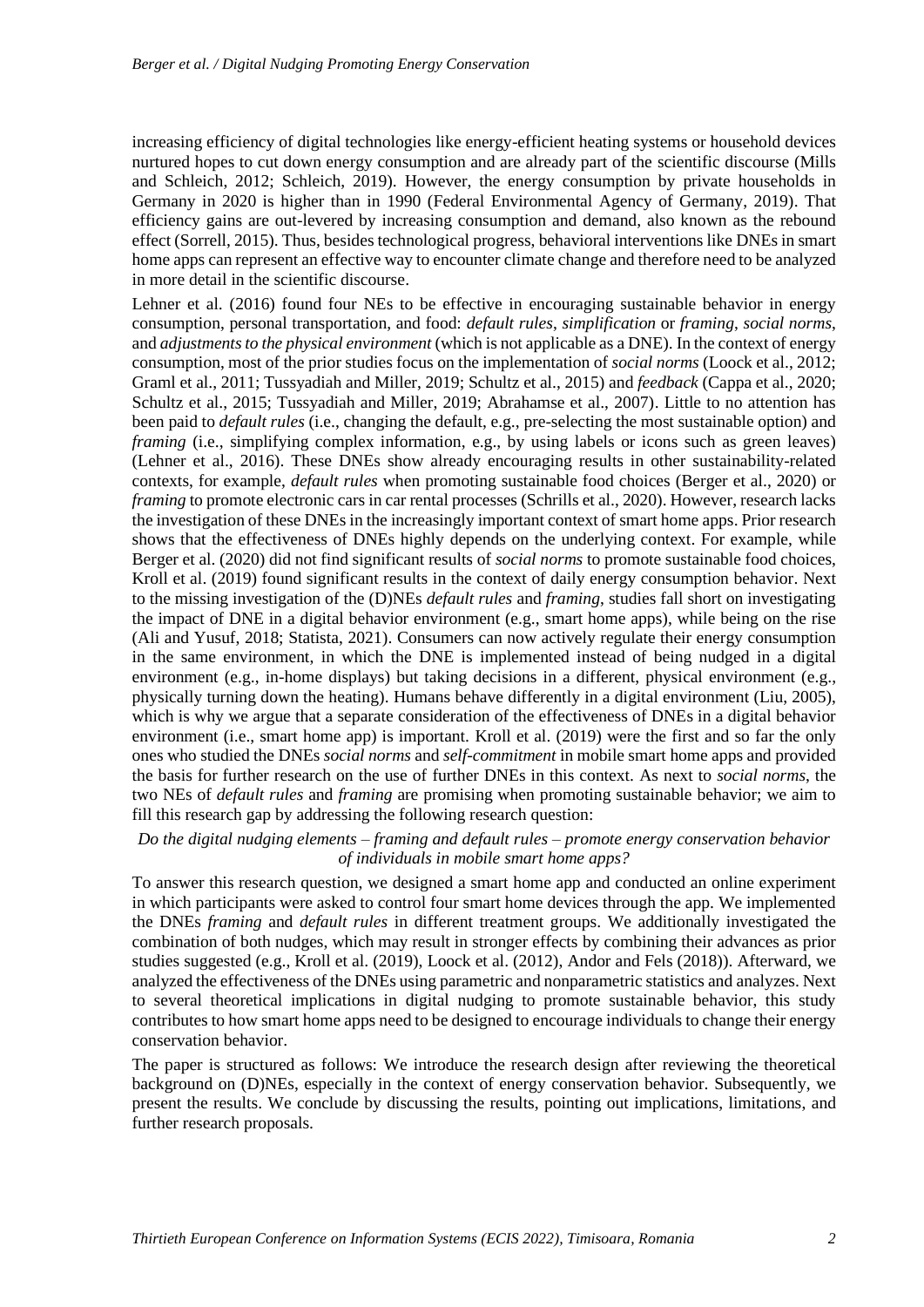# **2 Theoretical Background**

### **2.1 The Need for Energy Conservation Behavior and the Relevance of Smart Home Apps in that Regard**

Improving energy efficiency is widely seen as the most promising response to mitigate climate change. The German Federal Ministry of Economics and Technology identifies advancing energy efficiency in the building sector and increasing personal responsibility for energy efficiency as the most important fields of action for energy efficiency policy (Federal Ministry for Economic Affairs and Energy).

Driven by technological advances and innovations, energy efficiency has steadily increased in recent decades, indicating that less energy is needed for the same purposes. However, these improvements do not necessarily lead to reductions in energy demand. Instead, they are frequently accompanied by an increase in energy demand, described by the rebound effect (Sorrell). This effect states that after an increase in efficiency, additional demand for the more efficient product or service may occur, reducing the actual savings (Federal Ministry for Economic Affairs and Energy). To back this up with numbers, while the global energy efficiency increased by 1.2% in 2018, the demand grew by 2.2% (International Energy Agency; International Energy Agency, 2022). Considering the context of energy consumption in private households, which accounts for about 29% of the total energy consumption taking Germany as an example (Federal Environmental Agency of Germany, 2019), innovations such as more energyefficient technologies like washing machines and dishwashers with environmentally friendly programs or light that can be dimmed in its brightness can enable energy savings. In this context, smart home is an overarching term for various automation processes for connecting and intelligently controlling all kinds of these technical devices in buildings. Driven by increasingly more connected products and the Internet of Things (IoT), this concept is becoming more widespread and aims to focus the opportunities of technological progress on private households (Ali and Yusuf, 2018; Statista, 2021). With a smart home app, individuals can control the smart home devices (e.g., in the selection of the wanted IoTenabled dishwasher program or controlling the IoT-enabled heating system) by themselves, keep an overview as well as track, and better control their energy consumption. Due to their technological possibilities and easy accessibility, they are an important instrument for improving overall energy reduction (Strese et al., 2010). Moreover, the implementation of smart homes will continue steadily in the coming years due to technological advances like IoT (Statista, 2021).

However, as stated above, the simple existence of innovative technologies like smart home is not enough to reduce energy consumption at home; personal responsibility for energy conservation and, consequently, consumer behavior plays an equally important role in using the technologies effectively. As a result, action needs to be taken to change the energy conservation behavior of individuals. Behavioral research has shown that targeted behavioral interventions, referred to as nudges (Thaler and Sunstein, 2009) and their digital counterpart, digital nudges (Weinmann et al., 2016), can effectively influence human behavior. These could establish themselves as an essential component for better consumption decisions and thus climate protection (Allcott, 2011). As the ideal intermediary for such nudges in private households could be smart home technology, behavioral measures like digital nudging seem to be promising to achieve this goal (Lehner et al., 2016; Loock et al., 2013; Asensio and Delmas, 2016).

### **2.2 The Concept of (Digital) Nudging**

Nudging describes ways to predictably impact individuals' behaviors by altering the environment in which decisions are made without restricting the freedom of choice or raising the cost of alternatives in terms of effort, time, and other factors (Hansen and Jespersen, 2013; Hausmann and Welch, 2009; Thaler and Sunstein, 2009). Behavior results from decisions made consciously and unconsciously (Kahneman, 2011), also known as the dual-process theory of Wason and Evans (1974). For both unconscious, automatic everyday decisions but also non-automatic, complex routines, shortcuts can be taken like gut feelings or listening to social conformity, also known as heuristics or cognitive biases (Kahneman, 2011;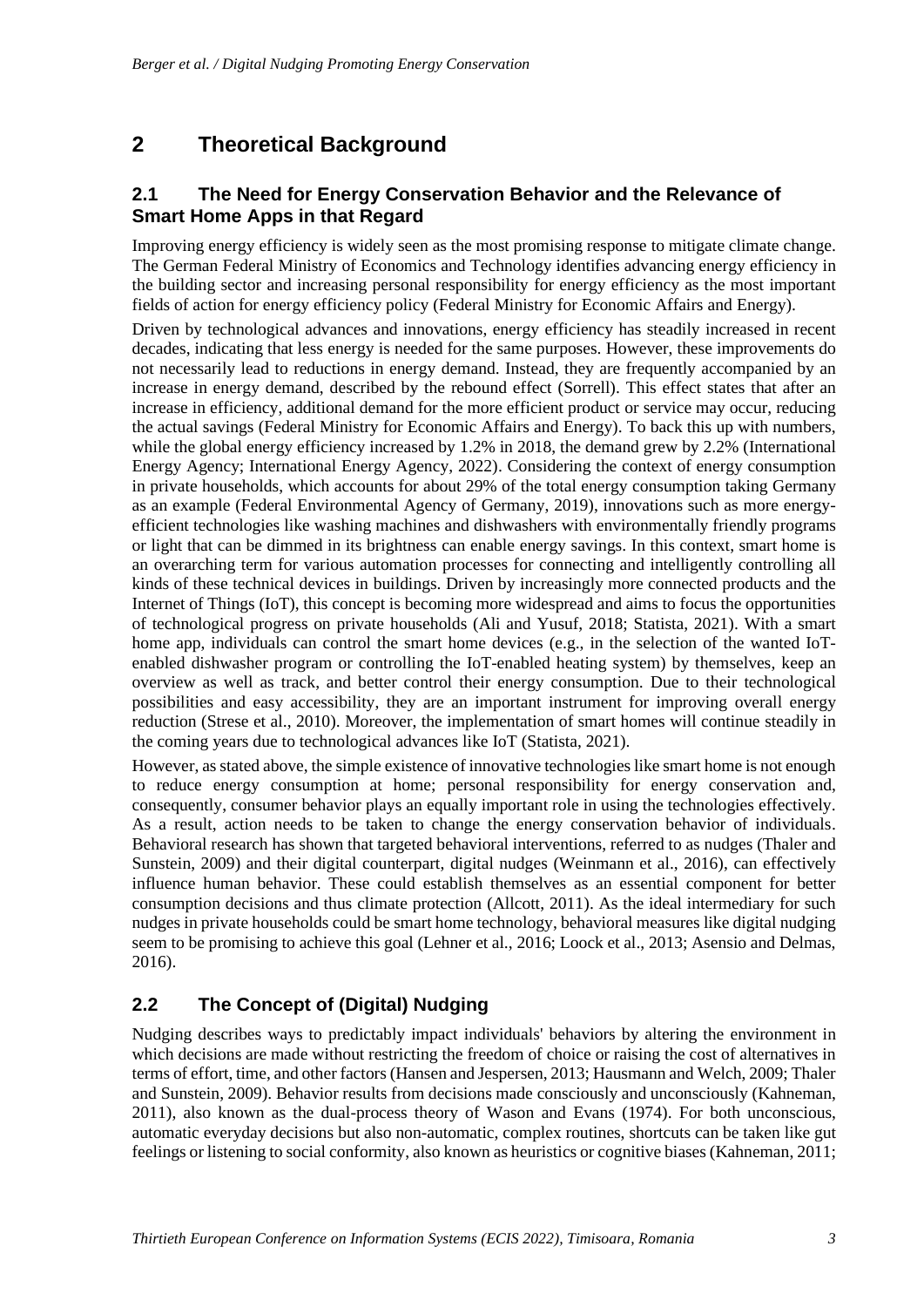Tversky and Kahneman, 1974). While, on the one hand, heuristics support quick decision-making, they also make decisions prone to error, leading to decisions to the individual's own detriment. The concept of nudging is intended to counteract this and aims to influence psychological effects so that the decision outcome becomes predictable (Thaler and Sunstein, 2009). Examples for nudging unconscious, automatic decisions include a change of printer defaults to reduce paper or fake speedbumps painted on the streets as visual illusions to slow down the speed, while examples for nudges addressing rather reflective thinking include calorie postings on menus or energy bills with social comparison (Hansen and Jespersen, 2013). Hence, nudges are likely to be suitable for both routine behavior and consciously made, rather complex decisions.

As decisions are increasingly made in a digital or online behavior environment (e.g., in apps or browsers), Weinmann et al. (2016) transferred the behavioral insights tested in the physical world to digital environments and defined digital nudging as the "use of user-interface design elements to guide people's choices or influence users' inputs in online decision environments" (Weinmann et al., 2016, p. 433). The significant advantage of DNEs is that they can be implemented, evaluated, and even personalized quickly and without high costs (Weinmann et al., 2016). Also, their effectiveness seems promising because individuals spend less time being concentrated while reading on digital screens and suffer from choice overloads and decreasing time spans of sustained attention (Liu, 2005). Lembcke et al. (2019) introduced the concept of "blended environment" and stated that future research should consider the targeted behavior environment to develop a full picture of digital nudging. The authors, therefore, differentiated between the targeted behavior environment (physical vs. digital, e.g., turning on the heating on-site vs. turning on the heating in an app) and the intervention being analog (physical nudge (here: NE), e.g., printed label on the heating reminding you to reduce heating when opening the window) or digital (digital nudge (here: DNE), e.g., *framing* in the form of logos or highlighting by color marking in an app) (Lembcke et al., 2019).

Different lists and definitions of DNEs exist (Mirsch et al., 2017; Lehner et al., 2016; Weinmann et al., 2016), including, among others; *default rules*, *social norms*, *framing*, *feedback*, *priming*, *simplification*, and *goal setting* (also referred to as *self-commitment*). As we focus on *default rules* and *framing*, we define both elements in the following: *Default rules* refer to situations where the preferred choice is preselected (Thaler and Sunstein, 2009) and are defined as "standard choices that determine the result in case people take no action" (Lehner et al., 2016, p. 169). The NE is based on the need to procrastinate due to the time and effort required (Sunstein, 2014) and preserving the status quo (Kahneman, 2011). Examples include default smaller plate sizes that avoid food waste (Vandenbroele et al., 2018) or the configuration of eco-friendly search engines as default (Henkel et al., 2019). The NE *framing* uses the "anchoring bias", which states that by presenting the same information in multiple ways/"frames", individuals tend to make different decisions (Thaler and Sunstein, 2009). The NE *framing* often comes along with the NE *simplification* as it aims at transporting condensed information about complex constructs or by framing specific characteristics more noticeably (e.g., by using logos) (Sunstein, 2014). Examples include using emission labels for burgers to increase customers' choice of Burgers with a lower-carbon footprint (Van Gilder Cooke, 2012) or providing energy-efficient scores in e-commerce for electronic products like washing machines (Arquit Niederberger and Champniss, 2018).

### **2.3 (Digital) Nudging to Promote Energy Conservation Behavior**

Lehner et al. (2016) found *default rules*, *simplification* or *framing*, *social norms*, and *adjustments to the physical environment* (which is not applicable as a DNE) to be effective in encouraging sustainable behavior in energy consumption, personal transportation, and food. Little to no attention has been paid to *default rules* and *framing* in the context of daily energy consumer behavior, even though they show encouraging results in related energy-saving contexts. Examples include using *default rules* for energysaving choices in a web-based configurator for TVs (Hankammer et al., 2021) or choosing renewable energy contracts (Momsen and Stoerk, 2014; Pichert and Katsikopoulos, 2008). The investigation of *framing* also showed meaningful results in sustainable daily behavior contexts, mainly shopping-related, like the choice of sustainable food products in an online supermarket (Berger et al., 2020) or choosing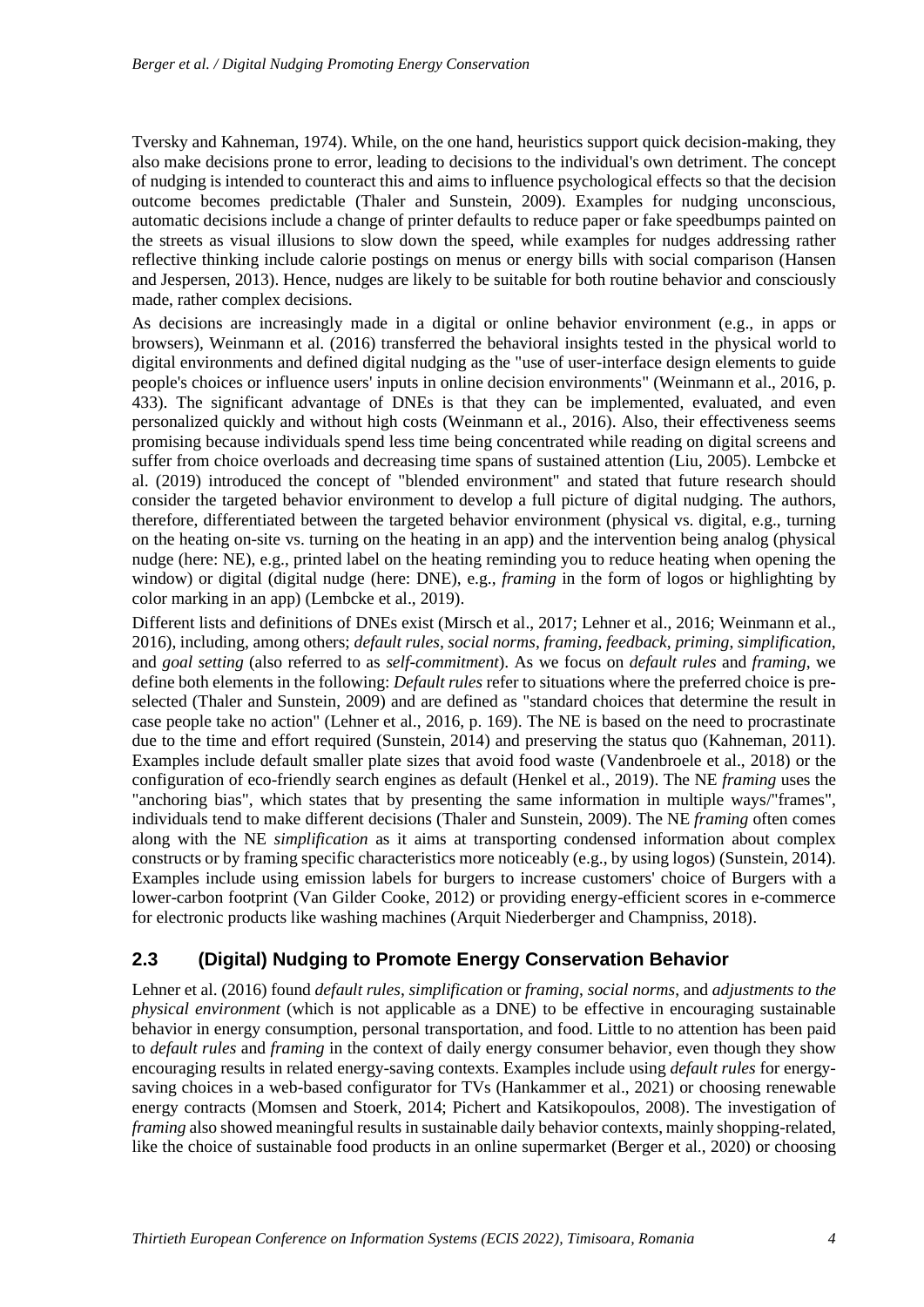the most sustainable product in fast-moving-consumer products (Antonides and Welvaarts, 2020). At least to our knowledge, these promising NEs have not been studied in the context of daily energy consumer behavior neither their combination.

Next to the fact that little to no research exists applying *default rules* and *framing* to promote energy conservation behavior; little research focused on using DNEs in a digital targeted behavior environment (e.g., a smart home app) but mainly focused on physical behavior environments even though when applying DNEs instead of analog NEs (please refer to "blended environments" (Lembcke et al., 2019) introduced in Section 2.2). Examples of studies analyzing analog NEs targeting a physical behavior environment include Allcott (2011), who mailed letters containing home energy reports to residential customers comparing their energy consumption with their neighbors. By implementing the NE *social norms*, the study succeeded in reducing energy consumption by an average of 2% (participants N=600,000). Regarding rather DNEs, the study of Abrahamse et al. (2007) created a webpage with an energy report to promote energy conservation behavior. Applying the DNEs *priming*, *goal setting*, and *feedback* decreased the energy consumption in the observation period of 5 months of N=189 by 5%. Implementing *feedback* and *goal setting* in a similar setting but on a larger scale with N=1,789, Loock et al. (2013) reduced the energy consumption by 2.3%. Also, in a similar setting using a website that calculated the energy consumption, Graml et al. (2011) analyzed the DNE *social norm* and found positive results.

While existing studies show promising results for the use of DNEs (e.g., websites, in-home displays) and analog NEs (e.g., letters) to promote energy conservation behavior, the studies focused on a physical targeted behavior environment (i.e., energy consumption is determined by, for example, managing the heating system or light switch analog in the physical world). Focusing on digital targeted behavior environments like smart home apps, in which consumers actively regulate their energy consumption in a digital environment, Kroll et al. (2019) test the effectiveness of the DNEs *self-commitment* and *social norms* to influence consumers' energy conservation behavior in a smart home app. Although the results of the author's pre-study were not significant, they demonstrated that the experimental approach works and present possible modifications. The present study extends the efforts of Kroll et al. (2019) and transposes the approach for examining the promising NEs of *default rules*, *framing,* and their combination in a similar setting.

### **3 Hypothesis Development**

Prior studies demonstrated the promising effects of different DNEs to promote sustainable individual behavior. But the diversity of use cases and studied elements emphasize that their effect highly depends on the underlying context (e.g., food vs. mobility vs. energy) and its decision environment regardless of where the DNE is implemented (i.e., physical, for example, by turning on the heating on-site while the DNE is implemented in a web-based tool vs. digital, for example, by turning on the heating in an app in which the DNE is implemented). As humans behave differently in a digital environment (Liu, 2005), a separate investigation of DNE in a digital behavior environment (e.g., smart home apps) is justifiable. We state that especially decisions being made in a digital behavior targeted environment in which the DNE is implemented seem promising to positively influence decision behavior since there is no interruption in the media between the situation that has been nudged (e.g., a website displaying energy consumption) and the actual decision (e.g., turning on or off the lightening or heating). So far, though, research in the context of energy consumption has focused on physical behavior targeted environments (e.g., Abrahamse et al. (2007)). Whilst the use of smart home apps is on the rise (Ali and Yusuf, 2018; Statista, 2021), so far, only Kroll et al. (2019) have investigated the effectiveness of two different DNEs (*social norms* and *self-commitment*) to promote daily energy conservation behavior when managing smart home devices through the app, hence in a digital behavior environment. Next to *social norms*, the use of *default rules* and *framing/simplification* of information (here: *framing*) are useful DNEs when promoting sustainable behavior (Lehner et al., 2016). These DNEs have not been studied in the context of daily energy conservation behavior, especially not in a smart home app.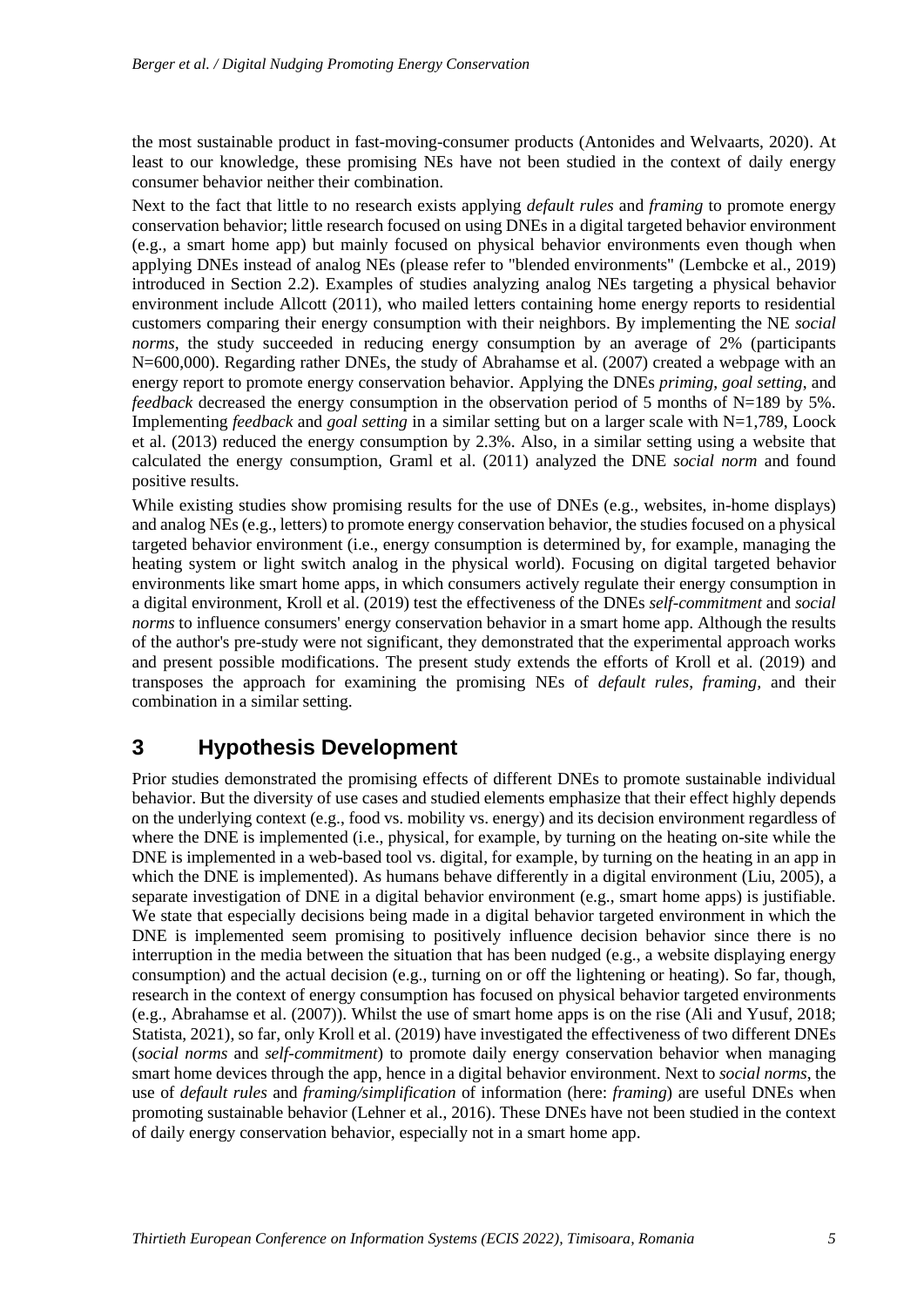*Default rules* have been successfully studied in diverse contexts promoting general energy-saving behavior (e.g., Hankammer et al. (2021), Momsen and Stoerk (2014), or Pichert and Katsikopoulos (2008)) and environmentally-friendly everyday behavior (e.g., Henkel et al. (2019), Berger et al. (2020), Antonides and Welvaarts (2020)). So far, *default rules* have not been investigated in the context of daily energy usage. But *default rules* are known to bridge the behavior-intention gap, such as living more energy conservatively, which is preferred by far more individuals than those who actually choose energy-saving options (Münscher et al., 2016). To take advantage of a smart home app in which the barrier between intention and behavior is already lower due to the non-existent media break, we, state that by changing the default, more people will choose more energy-conserving options in their daily life when using a smart home app. Hence, we hypothesize the following:

**Hypothesis 1 (H1):** *Default rules in a smart home app result in more energy-conserving selections than without any behavioral interventions.*

Next to *default rules*, *framing* is a promising DNE for promoting sustainable consumption behavior (Lehner et al., 2016). Especially for daily, rather unconscious decisions, the intense and straightforward presentation of information revealed promising results for promoting sustainable decisions (e.g., in the context of impulsive food decisions in an online supermarket (Berger et al., 2020)). We state that daily energy consumption decisions like choosing a dishwasher program or turning on/off the lights are similar unconscious decisions. Users might not be aware of the environmental consequences of daily choices regarding their energy consumption as food choices in the online supermarket. Hence, breaking down the complex information concerning the energy impact when unconsciously operating household appliances might be helpful to decrease energy consumption. Accordingly, we hypothesize:

**Hypothesis 2 (H2):** *Framing nudges in a smart home app result in more energy-conserving selections than without any behavioral interventions.*

Nevertheless, the use of single NEs is less common than the combination of several, which strengthens their effects and combines their advantages (Andor and Fels, 2018). For example, *default rules* were successfully combined with *priming* in the context of sustainable investments (Gajewski et al., 2021) or in promoting the usage of electric vehicles (Stryja et al., 2017). In general, studies on DNEs to promote sustainable behavior have analyzed a combination of different NEs (Abrahamse et al., 2007; Fanghella et al., 2019; Gajewski et al., 2021; Stryja et al., 2017). Therefore, we hypothesize:

**Hypothesis 3a (H3a):** *The combination of default rules and framing in a smart home app results in more energy-conserving selections than without any behavioral interventions.*

As we combine *default rules* with *framing*, we state that the combination of both elements leads to higher energy conservation decisions than the use of *default rules* alone by arguing that framing increases the effect of *default rules* by increasing the user's understanding and comprehensibility of the pre-selected option. This leads to the following hypothesis:

**Hypothesis 3b (H3b):** *The combination of default rules and framing in a smart home app results in more energy-conserving selections than the single usage of default rules.*

In the sense of completeness and to gain more insights into the effectiveness of the single DNEs, we are also interested in studying the adverse effect of whether the combination of *default rules* and *framing* leads to higher energy savings compared to the single usage of *framing*. Hence, we hypothesize:

**Hypothesis 3c (H3c):** *The combination of default rules and framing in a smart home app results in more energy-conserving selections than the single usage of framing.*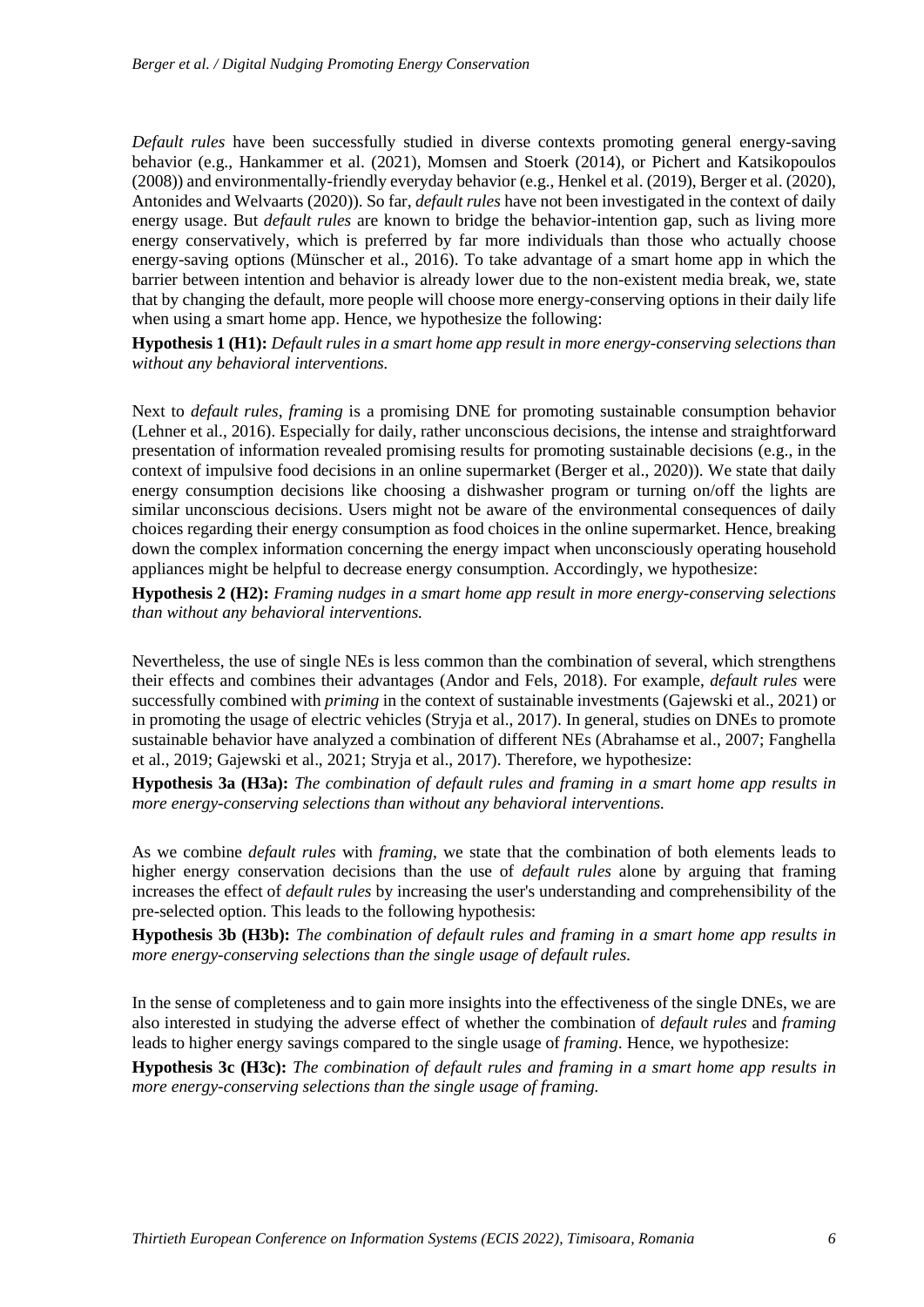### **4 Research Process**

We perform a randomized control trial to test the relationship between the between-subjects independent variables (implementation of the DNEs *default rules*, *framing*, and their combination) and the dependent variable (energy conservation behavior) (Gravetter and Forzano, 2016). First, we design and implement the two DNEs *default rules* and *framing* and their combination in a smart home app to control four smart home devices: light, washing machine, dishwasher, and heater. Consequently, we evaluate the DNEs' effectiveness below.

### **4.1 Design and Implementation of the Experiment**

We designed a complete set of screen designs simulating a working smart home app and chose suitable smart home devices, which had to be controlled by the participants. Next, we implemented the screen designs in an online experiment, following Kroll et al. (2019). Our experiment consisted of a brief introduction to the concept of the smart home app before the participants were randomly assigned to one of four groups (A, B, C, D). We asked them to control all four specified devices using different DNEs for each group. Lastly, we collected demographic data.

#### 4.1.1 Design of Default Rules and Framing in a Smart Home App

We followed the proposals of Fan et al. (2017) in designing the smart home app. To create a modern and realistic app environment, we respected the design guidelines of Neil (2014). Consequently, we integrated a tab bar with a home button, an account avatar, a settings icon, and overview navigation. To ensure a realistic user experience, we constructed a welcome, an overview, and a home screen.

Next, we chose suitable connected devices. The prerequisite was that the selected devices are not merely easy and intuitive to use but also compatible with a smart home system. Following Krishnamurti et al. (2012) and Kroll et al. (2019), lights, washing machines, dishwashers, and heaters seemed appropriate. In this study, we elaborated on the programs and settings of the focal devices by studying the user manuals, their stated energy consumption, and considering the recommendations of how to save energy as mentioned in Eiselt (2013). Due to their smart home capabilities, we chose the Bosch WAV28G40 as our washing machine and the Bosch SBV4HCX48E as our dishwasher to define the energy consumption for each program. For a broad and valid scale, each device has five selectable options. As a basis for the subsequent analysis, each option implies a different energy conservation level from 1 to 5; where 1 is the lowest and 5 is the highest. Each level serves as a polytomous measuring point. [Table](#page-7-0)  [1](#page-7-0) presents an overview of the devices and their related programs; each device appears in its row.

|                                              | <b>Energy conservation level</b>                 |                                                       |                                                         |                                                |                                         |  |  |
|----------------------------------------------|--------------------------------------------------|-------------------------------------------------------|---------------------------------------------------------|------------------------------------------------|-----------------------------------------|--|--|
| <b>Device</b>                                |                                                  | $\mathbf{2}$                                          | 3                                                       | 4                                              | 5                                       |  |  |
| Lights<br>[Brightness in %]                  | 100%                                             | 80%                                                   | 60%                                                     | 40%                                            | 20%                                     |  |  |
| Washing machine<br>[Duration]                | Cotton $60^{\circ}$ C<br>$3:20$ h:min            | Cotton 40 $\degree$ C<br>$3:20$ h:min                 | Cotton 40 $\degree$ C<br>$3:20$ h:min                   | Cotton $20^{\circ}$ C<br>$3:05$ h:min          | Eco $40 - 60$<br>$3:40$ h:min           |  |  |
| Dish washer<br>[Duration $&$<br>temperature] | Intensive<br>$2:15$ h:min $\&$<br>$70^{\circ}$ C | 1 <sub>h</sub><br>$1:00$ h:min $\&$<br>$65^{\circ}$ C | Auto<br>$1:40-2:45$<br>h: $min$ & 45-<br>$65^{\circ}$ C | Silence<br>$4:00$ h:min $\&$<br>$50^{\circ}$ C | Eco<br>4:55 h:min $&$<br>$50^{\circ}$ C |  |  |
| Heater<br>[Room<br>temperature]              | $25^{\circ}$ C                                   | $23^{\circ}C$                                         | $21^{\circ}$ C                                          | $19^{\circ}$ C                                 | $17^{\circ}$ C                          |  |  |

<span id="page-7-0"></span>*Table 1. Overview of smart home devices and related energy conservation level*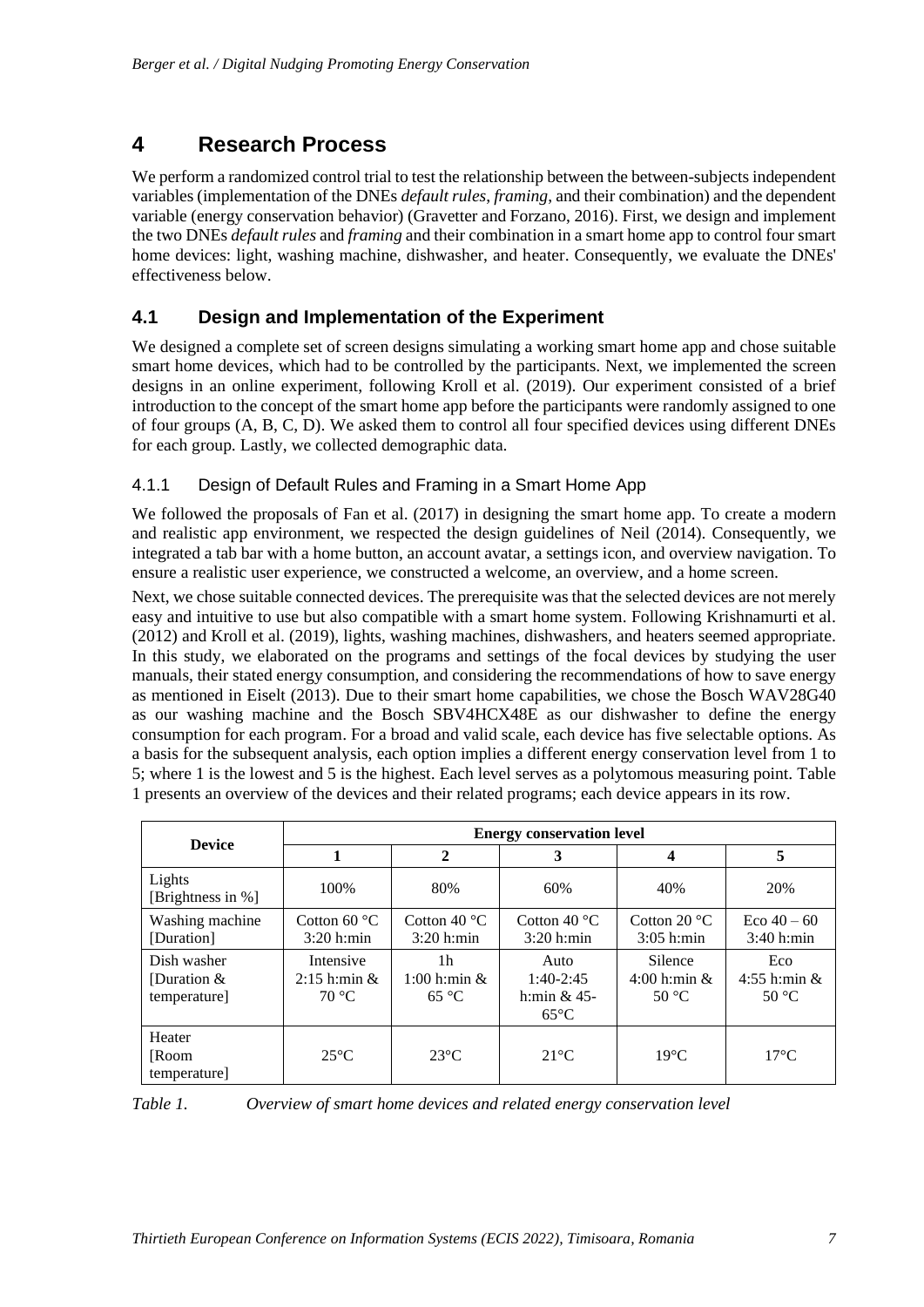To present the five selectable options per device to the user, we allocated each device its own screen. While the upper bar displays the device menu, the center of the screen allows the user to choose between five brightness levels, programs, or room temperature [\(Figure 1\)](#page-8-0). To implement the focal DNEs appropriately, we adopted the approach of Karlsen and Andersen (2019) and the suggestions of Münscher et al. (2016) and Schneider et al. (2018). We defined a pre-selected option according to the definition of *default rules*. In this case, to conserve energy, the option with the lowest energy consumption for all four devices is pre-selected. We illustrated this with a blue line around the least energy-consuming option and the inverted colored arrow for the washing machine and dishwasher. For light and heating, the blue line ends with a selection point at the least energy-consuming option. With the power switch already on, we also clarified that these options are already set. To further clarify the implemented default rule, we added the information "already pre-selected" for the option we set as default in the survey. For the DNE *framing*, we implemented a green leaf to highlight the option with the lowest energy consumption for all four devices. In addition, we colored the associated font green instead of blue (similar to prior studies in this context (e.g., Roozen et al.  $(2021)$ ). The green leaf was supposed to symbolize environmental friendliness (Pancer et al., 2015). Thus, the participants should become aware of the consequences associated with their decisions. In the context of this study, we assume that the survey participant perceives the additional design elements as just described. These options were highlighted thus, but not overly obtrusive. Combining the implementation of the two individual nudges resulted in the combination nudge, where the least energy-consuming option was preselected and highlighted in each case. [Figure 1](#page-8-0) depicts the applied DNEs for all four devices: screen 1 (light) shows the *default rules* seting, screen 2 (washing machine) displays the *framing* condition, screen 3 (dishwasher) combines both nudges, and screen 4 (heater) displays none DNE used for the control group.



<span id="page-8-0"></span>*Figure 1. Screens for each device (light, washing machine, dishwasher, and heater) with their five programs. To exemplify the DNEs, each screen shows different DNEs.*

#### 4.1.2 Design and Implementation of the Online Experiment

Through an initial introduction to smart home and accurately explained scenarios of using the devices, we intended to guide each participant through the survey without the need for prior knowledge. After the welcome slide and the brief primer, the participants were randomly allocated to four groups (A, B, C, D). Every participant saw the same four smart home scenarios and the underlying questions concerning which option they wanted to select (i.e., the different room temperatures for the heating scenario). But the presented screen designs were slightly different – dependent on the groups assigned DNE. All participants in the control group (A) received the screen designs of the device menus without a nudge. Participants belonging to the *default rules* (B), *framing* (C), or combination (D) groups saw the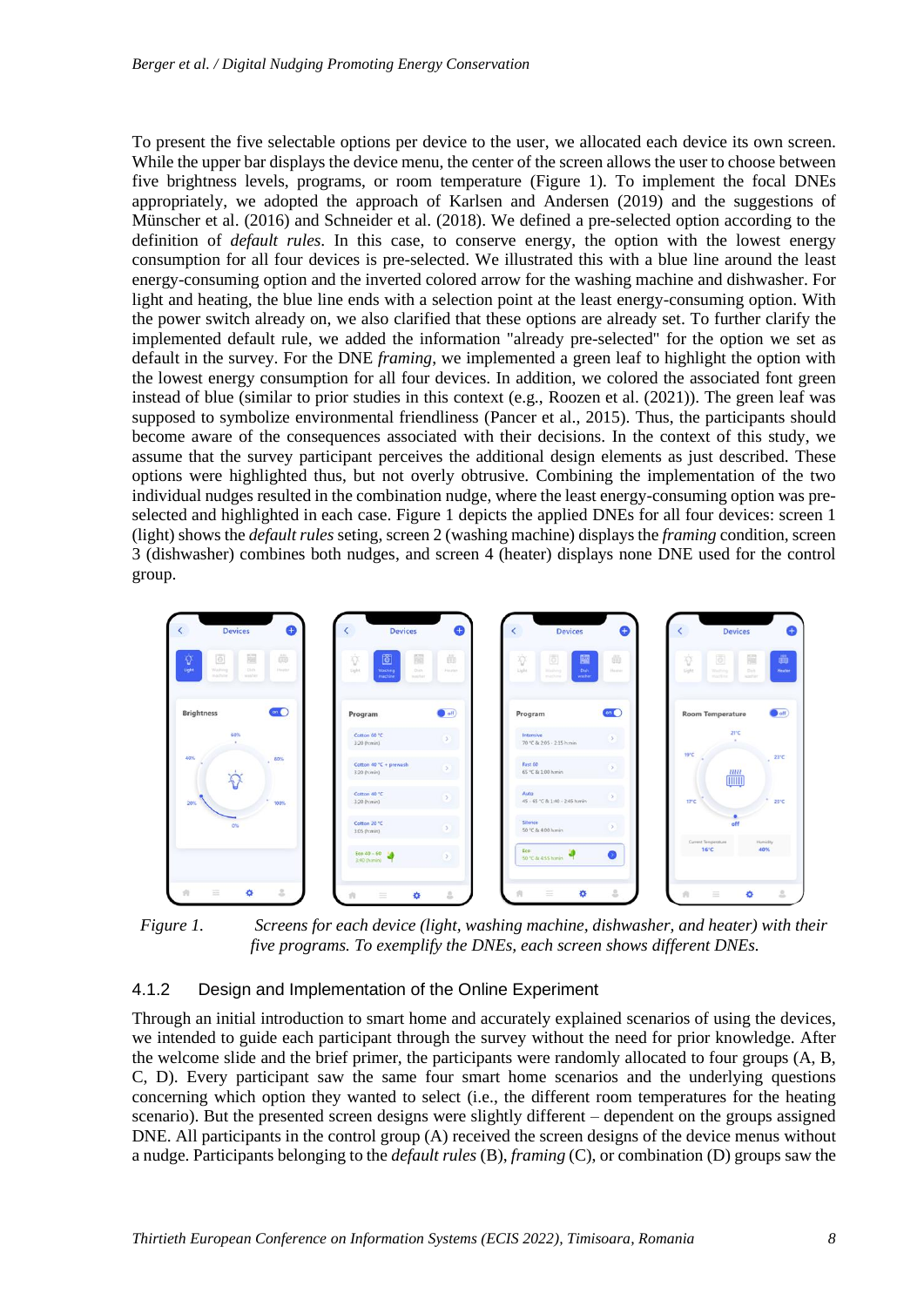corresponding screen designs shown and discussed in Section 4.1.1 (see also [Figure 1\)](#page-8-0). Considering the smart home scenarios, the participants were then asked to control all four devices mentioned above through the screen designs. Each participant was shown only the screen design of the four devices, with the nudge assigned to their group. After utilizing the smart home app, the survey requested the demographics. Figure 2 displays the flow of the experiment. To better understand the subsequent analysis, Figure 2 illustrates the variables under investigation (where 1 represents the implementation in this group and 0 represents non-implementation). For simplicity, we refer to the combination group when we focus on group D, in which both nudges, and thus both independent variables (*default rules* as well as *framing* is marked with 1), were implemented.



*Figure 2. The procedure of the online experiment and information on the variables (based on Kroll et al. (2019))*

Consecutive to a pretest with 20 participants in the first cycle and a revision of the experiment design according to the comments from this pretest, we implemented the questionnaire via the online survey tool of easyfeedback.de. 231 participants completed the online experiment and answered both included control questions correctly. 43.0% of participants were female, 56.5% male and 0.5% identified as diverse. Most of them (55%) were in employment, and about one-third (37%) were students and trainees. The median age of participants was 30, while all age groups from younger than 18 to older than 65 were represented.

#### **4.2 Data Analysis**

The focus of the present study was to test the hypotheses concerning the effectiveness of the applied DNEs - *default rules* and *framing* and their combination - on energy conservation behavior. To answer the research question, a measure of the energy conservation behavior in the prevailing use case of the smart home app needed to be defined first. For this purpose, we assigned each selected program within the smart home app to a different energy conservation level (as described in section 4.1.1, see [Table 1\)](#page-7-0). As the classification relies on the stated energy consumption, each of the five options per device is rated between 1 (least environmentally sustainable choice), 2, 3, 4, or 5 (highest energy conservation level). Subsequently, we combined the ratings of all four devices that had to be controlled by the participant in the field experiment into a measure called the energy conservation score (ECS). The ECS thus represents the overall degree of energy conservation of the decisions taken by one participant in the online experiment.

To answer our research question, which of the studied DNEs and their combination promote daily energy conservation behavior, we conduct the nonparametric Kruskal-Wallis test to compare the means between the focused groups. Additionally, we conduct pairwise comparisons using the Dunn-Bonferroni test. Normally distributed data must be assumed when calculating the parametric counterpart to the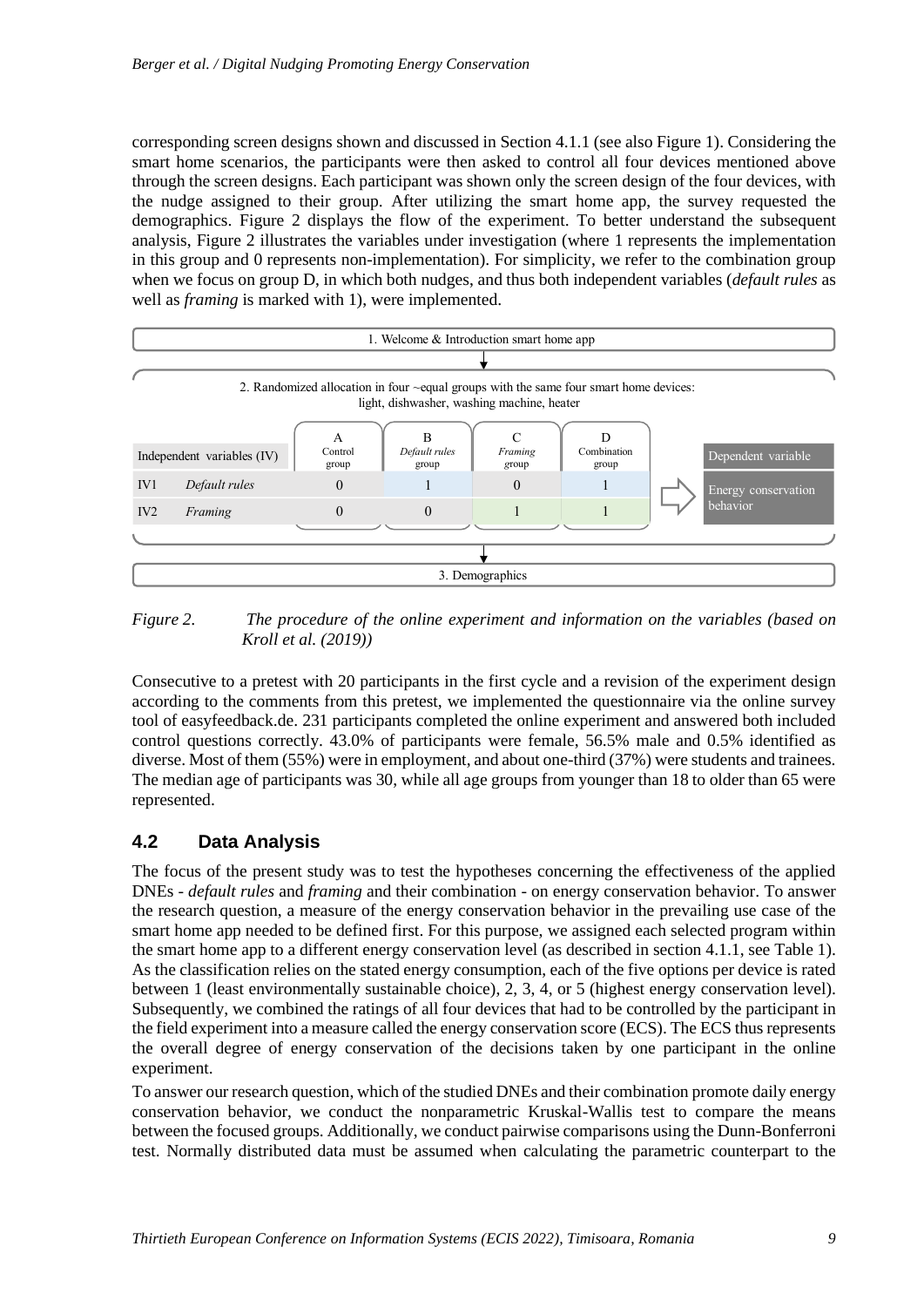Kruskal-Wallis test, the Analysis of Variance (ANOVA) (Howell, 2012). Since our dependent variable (ECS) is not normally distributed, calculating the ANOVA is only possible to a limited extent, specifically assuming normally distributed data for treatment groups with more than 30 participants, according to the Central Limit Theorem (Lumley et al., 2002). Because of this limitation and the higher power associated with the rank analyzing Kruskal-Wallis tests for distribution-free groups (Kirk, 2012; Wickens and Keppel, 2004), we perform the parametric ANOVA and the associated contrast tests only second to validate the results.

### **5 Results**

According to Kolmogorov Smirnov and Shapiro-Wilk tests, the variables of the treatment groups (A) and (B) are normally distributed, while the groups (C) and (D) are not. Therefore, we first perform the nonparametric analyses and then, according to the Central Limit Theorem, the parametric ANOVA (Lumley et al., 2002). The Levene-Test indicates variance homogeneity  $(F(3, 231) = 1.326, p = 0.267)$ . Considering a significance level of 5%, the Kruskal Wallis test rejects the null hypothesis that there are no mean differences between the groups ( $p = .000$ ). This is confirmed by the ANOVA ( $p = .000$ ). Table [2](#page-10-0) shows the descriptive statistics of the ECS, assigned to the four treatment groups, as well as the Kruskal Wallis and the ANOVA test statistics.

To allocate the origin of these differences, we proceed with pairwise comparisons (based on the Kruskal Wallis) and contrast tests (based on the ANOVA) of the individual groups. Each null hypothesis states that there is no difference between the groups within each paired comparison. For both calculations, the contrast pairs 1, 2, 3, and 4 reveal statistically significant differences and thus reject the hypotheses H10, H<sub>20</sub>, H<sub>3a0</sub>, and H<sub>3</sub>b<sub>0</sub>. H<sub>3c0</sub> indicates a relevant significance only in the contrast test after the ANOVA (pair 5) (see Table 3). This is consistent with the elaborated alternative hypotheses H1, H2, H3a, and H3b, while the H3c is only consistent following the ANOVA. Hence, there are effects of all the various implemented DNEs on promoting energy conservation behavior.

| Group             |     | <b>ECS</b> |                   | Kruskal Wallis |           | <b>ANOVA</b> |           |
|-------------------|-----|------------|-------------------|----------------|-----------|--------------|-----------|
|                   | N   | Mean       | Std.<br>deviation | H              | p-value   | F            | p-value   |
| Control $(A)$     | 54  | 3.028      | .808              | 42.217         | $.000***$ | 18.139       | $.000***$ |
| Default rules (B) | 58  | 3.500      | .628              |                |           |              |           |
| Framing $(C)$     | 60  | 3.650      | .706              |                |           |              |           |
| Combination (D)   | 59  | 3.996      | .681              |                |           |              |           |
| Total             | 231 | 3.555      | .789              |                |           |              |           |

<span id="page-10-0"></span>

| Table 2. | Descriptive statistics of the ECS and Kruskal Wallis and ANOVA test statistics p-value |
|----------|----------------------------------------------------------------------------------------|
|          | significance codes: *** for < 0.001, ** for < 0.01, * for < 0.05                       |

|                  | Pair           |          | Pairwise comparisons |           |                          | Contrast tests           |           |                  |                          |
|------------------|----------------|----------|----------------------|-----------|--------------------------|--------------------------|-----------|------------------|--------------------------|
| H                | Pair           | Contrast |                      | p-value   | Effect<br>size r         | Effect<br>size d         | p-value   | Effect<br>size r | Effect<br>size d         |
| H1 <sub>0</sub>  |                | A        | B                    | $.035*$   | small                    | medium                   | $.000***$ |                  |                          |
| H2 <sub>0</sub>  | 2              | A        | $\mathsf{C}$         | $.000***$ | medium                   | large                    | $.000***$ |                  | -                        |
| H3a <sub>0</sub> | 3              | A        | D                    | $.000***$ | large                    | large                    | $.000***$ | small            | small                    |
| H3b <sub>0</sub> | $\overline{4}$ | B        | D                    | $.001**$  | medium                   | medium                   | $.000***$ |                  |                          |
| H3c <sub>0</sub> | 5              | C        | D                    | .078      | $\overline{\phantom{0}}$ | $\overline{\phantom{a}}$ | $.008**$  |                  | $\overline{\phantom{a}}$ |

*Table 3. Test statistics of the pairwise comparison and the contrast tests*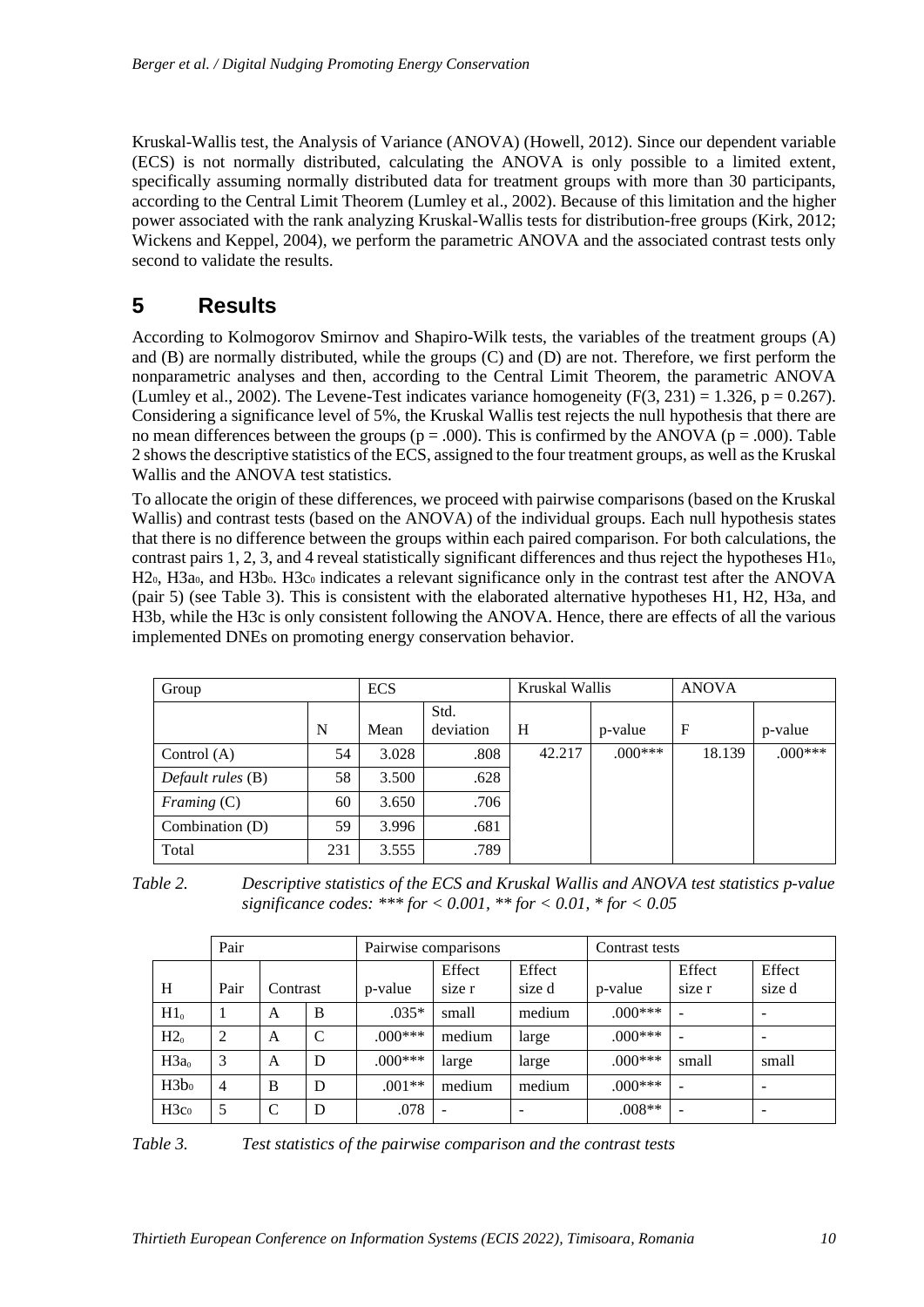Subsequent to the pairwise comparison, following the effect sizes "d" by Cohen (1992) as well as the "r" by Gignac and Szodorai (2016) (Table 3), there is a small to medium effect size for the *default rules* (pair 1), a medium to large effect size for the *framing* (pair 2), a large effect size for the combination of *default rules* and *framing* (pair 3), and a medium effect size for H3b<sub>0</sub> (pair 4). Regarding the contrast tests, there only exists a small effect size for pair 3. Even though there are differences in the effect sizes, the results prove the influence of the DNEs on promoting energy conservation behavior. The combination of the DNEs only indicates a significant effect, considering the *default rules* H3b<sub>0</sub>/pair 4. No significant difference was identified compared to only *framing* H3c<sub>0</sub>/pair 5 (Table 3).

### **6 Discussion**

The present study explored the effectiveness of the DNEs *default rules*, *framing*, and their combination in promoting energy conservation behavior through a smart home app. Overall, we confirmed the effectiveness of DNEs, as affirmed by Weinmann et al. (2016), Mirsch et al. (2017), and Lehner et al. (2016).

In accordance with hypothesis H1, *default rule*s are associated with a higher energy conservation behavior, with a small to medium effect size. This indicates that *default rules* can promote energy conservation behavior. Accordingly, smart home app users prefer to maintain the status quo of the preselected option or simply want to avoid making active and conscious decisions in such rather daily routine tasks (Kahneman, 2011; Sunstein, 2014). The results build on existing evidence of the effectiveness of *default rules* being it in (1) energy-related contexts (e.g., shopping for energy-efficient products (Hankammer et al., 2021) or choosing an energy contract (Momsen and Stoerk, 2014; Pichert and Katsikopoulos, 2008)) or (2) in daily routine tasks like using a search-engine (Henkel et al., 2019) or doing grocery shopping (Berger et al., 2020).

In line with hypothesis H2, *framing* may also promote energy conservation behavior by yielding a medium to large effect size. The green leaf, as an environmentally friendly *framing*, seems to be perceived positively by the participants and encourages them to select more energy-conserving options. Hence, the way the different energy level options are presented seems to influence consumer behavior and the magnitude of the resulting energy efficiency improvements. Our findings are also consistent with the findings of prior studies on using *framing* for relatively unconscious daily shopping behavior (Antonides and Welvaarts, 2020; Berger et al., 2020). Interestingly, the effect of *framing* is larger than the effect of *default rules*. This is surprising as *default rules* seemed much more promising in prior literature and have been investigated several more times and in various contexts (e.g., e-commerce, mobility, food, etc.) compared to *framing*.

Lastly, the combination of *default rules* and *framing* reveals a large effect size (H3a) in promoting energy conservation behavior. When comparing each single DNE with the combination of both, we only found a significant effect comparing the combination with *default rules* (H3b), not when considering the single *framing* compared to both DNEs (H3c). This confirms our assumption that *framing* might help to increase the user's comprehensibility of the pre-selected option by the *default rules*. Similar to Gajewski et al. (2021), who compared *default rules* and *priming*, we strengthen the finding that *default rules* achieve better results if compared with an additional nudge.

Considering the non-significant effect in terms of H3c, apparently, *framing* alone already goes along with a large increase in energy conservation behavior. Hence, the combination did not lead to a significant increase. This again leads to the assumption that in the present study, *framing* overall had a greater impact on the energy conservation behavior than the single DNE *default rules*. However, including *framing* for *default rules* even strengthens its effect.

### **6.1 Theoretical Contribution**

Besides confirming previous research findings on DNEs in the field of the promotion of sustainable behavior and the validation of the efficacy of DNEs in general, this study contributes to the current state of research in several ways. (1) We extend the effort of Kroll et al. (2019), who were the first to test the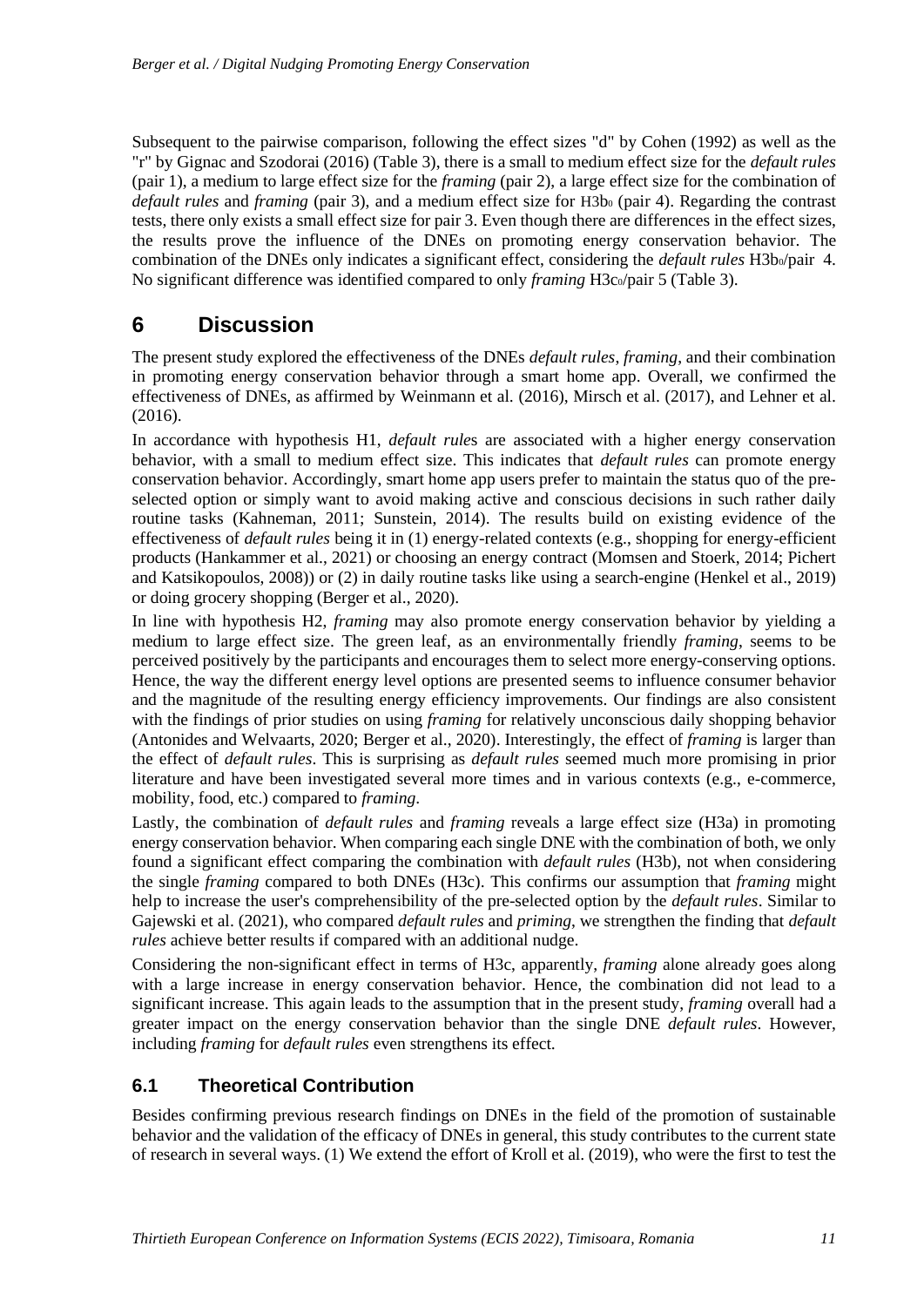DNEs *social norms* and *self-commitment* in a smart home app, hence investigating DNEs to promote daily energy conservation behavior in a digital behavior environment. Compared to the study by Kroll et al. (2019), which did not find any significant effects so far, our study is the first that reveals significant effects of DNEs in smart home apps to promote energy conservation behavior. (2) We analyzed the two missing DNEs out of Lehner et al.'s (2016) list that promotes sustainable behavior by investigating *default rules* and *framing*. We successfully transferred these DNEs into a mobile app domain. The elaborated design of the implementation of the DNEs can serve as a cornerstone for further research. (3) Our results contribute to a clearer understanding of the individual (D)NE and their related effect sizes. We shed light on *framing* as a promising DNE that has received too little attention in prior studies. (4) While the focus of previous studies is predominantly on applying single DNEs, this study performs the first investigation of the combination of *default rules* and *framing*. Consequently, we provide evidence that combining *default rules* with *framing* increases the effect compared to only including *default rules*.

### **6.2 Practical Implications**

Smart home apps are on the rise (Ali and Yusuf, 2018; Statista, 2021), gaining more relevance in our everyday lives and having the power to influence our unconscious decision behavior. We shed light on important design (*framing*) and feature (*default rules*) decisions companies and software developers should consider when creating smart home apps. In this way, they could benefit from a "green image" in addition to their ethical and moral obligations. This opens the opportunity to facilitate sustainable behavior when spreading new digital innovations (e.g., smart home technologies). Insights into behavioral science nudging can help to address and reduce the rebound effect, hence avoiding increasing consumption when introducing new, more energy-efficient technologies. Currently, not all household appliances are yet designed in such a way that they can be controlled via a smart home app (digital environment), nor are household appliances from different manufacturers controllable via one smart home app. However, since our results indicate that the application of DNEs via a smart home app can help to improve energy conservation behavior, government regulations and policymaking should provide the basis for promoting and standardizing the possibilities for implementing such apps. To sum it up, our study recommends using DNEs in smart home apps, namely *default rules,* and *framing,* to promote daily energy conservation behavior. As a result of our addressed behavior changes, consumers could profit from cost savings due to smaller energy bills. Moreover, they are supported by following their responsibility in counteracting climate change by conserving more energy and living more sustainably in their daily lives. Overall, in the long run, by incorporating efficient DNEs, behavior changes can help to reduce energy consumption as one of many factors influencing the ongoing climate change.

#### **6.3 Limitations and Further Research**

Like any research paper, our study is subject to limitations. First, experimental approaches lack realworld consequences, such as waiting longer for the dishwasher to finish. Moreover, we did not examine direct app use but screen designs via the online survey tool and described only one scenario (e.g., we did not examine a scenario in which the user wants to turn on the light for work, consequently, might rather decide for brighter options). Additionally, because of the A/B testing approach, there was no actual study of behavior change. Therefore, like all experimental studies, the survey responses in this study are subject to numerous respondent biases – such as social desirability (Furnham, 1986). This could be mitigated, for example, by phrasing questions differently or using a social desirability scale to both identify and control for this factor (van de Mortel, 2008). Supplementary, all results are based on only one measurement. Causal conclusions of any kind can therefore only be drawn to a limited extent since temporality cannot be proven with them. A re-examination with measurement over a more extended period could provide insights into the long-term effect of the DNEs and increase the power of the findings. In this study, we conducted the survey in Germany without a representative sample because of an overrepresentation of the age group between 18 and 35 years, while all other age groups were underrepresented. Even though we argue that this age group is especially suitable for using a smart home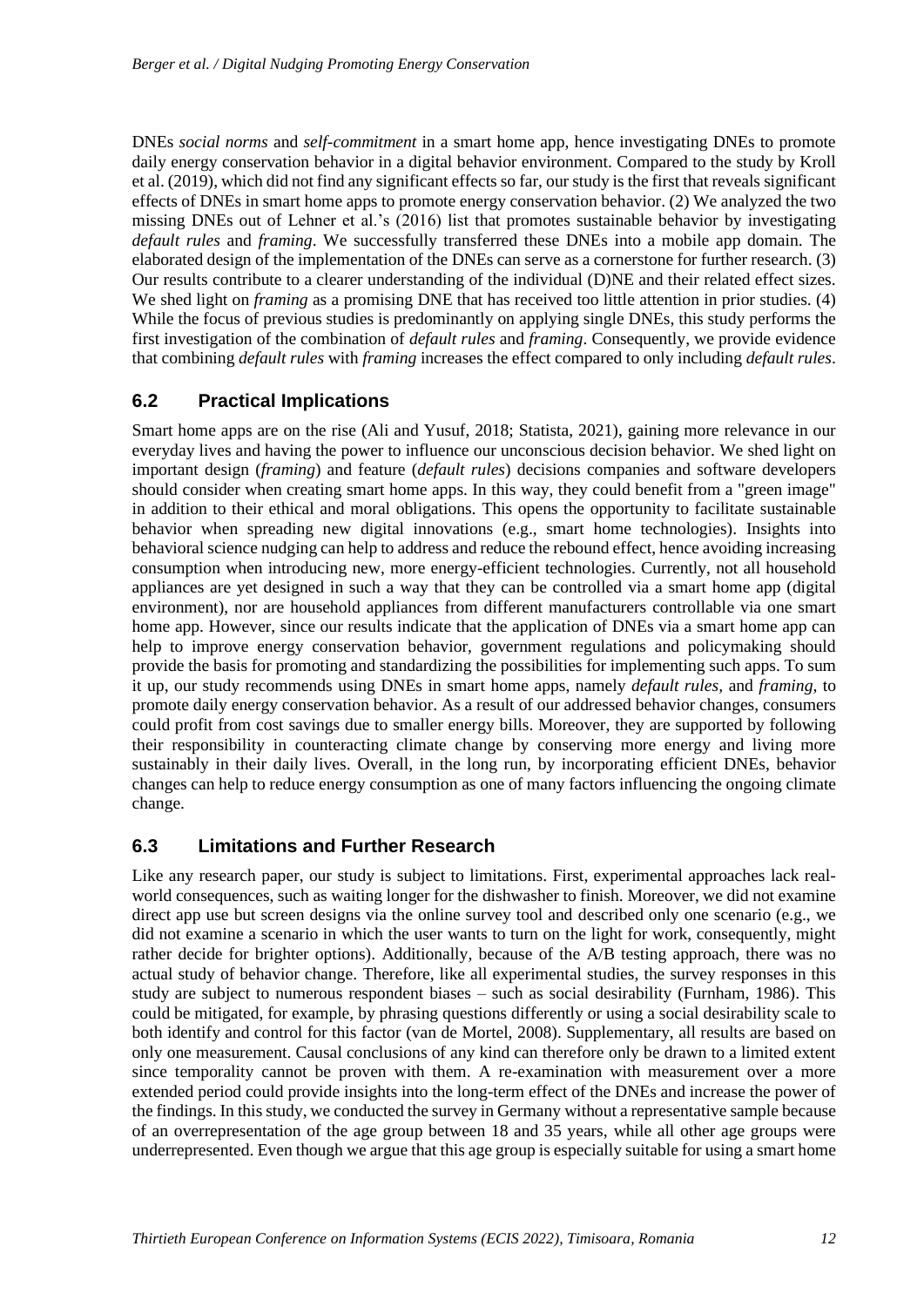app, future studies should consider pre-selecting a balanced sample. Despite the limited degree of representativeness, we rely on sufficiently valid data sets to analyze the online experiment. As O'k (2007) suggested, we performed an a-priori power analysis before conducting the online experiment. We calculated a required and total sample size of 180. With 231 participants, this quantity is covered by 128%. We used from the recommendations by Lehner et al. (2016) and Kroll et al. (2019) as well as from the weighted average effect sizes of similar types of interventions aggregated by Osbaldiston and Schott (2012) to set the underlying parameters assumed for effect size and power. In addition, to address the declining power of the study due to the division into four different treatment groups, an even larger sample should be drawn if the study is expanded. Considering the survey design, we assume that the user trusts the predefined program sequences and perceives the additional design elements as described. Beyond that, we do not question the psychological background of the perception of the user interface since there is a separate scientific discourse on this, for example, on technological determinism (Dafoe, 2015; Drew, 2016). Lastly, we analyzed the survey results regarding the participants' demographic data to provide an important first insight into whether the selected DNEs impact energy conservation behavior. However, people do not have a common understanding of climate change and sustainability. Therefore, people's attitudes toward climate change and their need to take action can have an influence on the effectiveness of NEs. Therefore, another limitation of this study is that we have not yet surveyed and evaluated the participants' attitudes towards it, for example, by using the New Ecological Paradigm (NEP) scale (Dunlap et al., 2000).

For further research, we see especially three relevant endeavors. First, based on the promising results of our study, future research could address the challenges faced due to the experimental approach by conducting a field experiment. As our results were encouraging, a field experiment would be worthwhile. Next, further research could include cost-benefit analyses, as only a minority of studies to date have analyzed the benefits and costs of the behavioral interventions in-depth, which is certainly the strongest argument in favor of their implementation. Finally, so far, the application of the DNEs in smart home apps is limited to our efforts on *default rules* and *framing* as well as *social norms* and *selfcommitment* by Kroll et al. (2019) without considering the effectiveness of the DNEs dependent on participants' characteristics. Both, an examination of all these four DNEs combined in one study, as well as the consideration of specified characteristics (e.g., the NEP (Dunlap et al., 2000)) could provide interesting results. Even though these NEs are most promising when promoting sustainable behavior (Lehner et al., 2016), additional elements exist. Future research should face the challenge of exploring other DNEs (or their combination) in a similar setup.

## **7 Conclusion**

Due to the substantial share of (residential) daily energy consumption in greenhouse gas emissions and the negative consequences of the rebound effect independent of the energy-efficient technological innovations, the need for behavior changes becomesincreasingly more urgent. The proliferation of smart home apps offers a great opportunity to foster behavior change towards energy conservation using DNEs. This study goes beyond existing research as we analyze DNEs in a digital behavior environment – a smart home app. We explore the question of whether energy conservation behavior can be promoted through the DNEs *default rules*, *framing*, and their combination and found significant positive results. Especially, we show large positive effects of *framing* and medium effects of the combination of both compared to the single usage of *default rules*. This study contributes to theory in several ways and provides implications for the practical implementation and design of smart home apps. We encourage researchers to engage in the challenge of transferring more NEs to digital environments and to focus on a digital behavior environment, like smart home apps.

Overall, we hope to contribute to the ongoing research efforts concerning the implementation of DNEs to promote sustainable behavior, hence addressing the human-induced environmental deterioration by the behavior of each individual.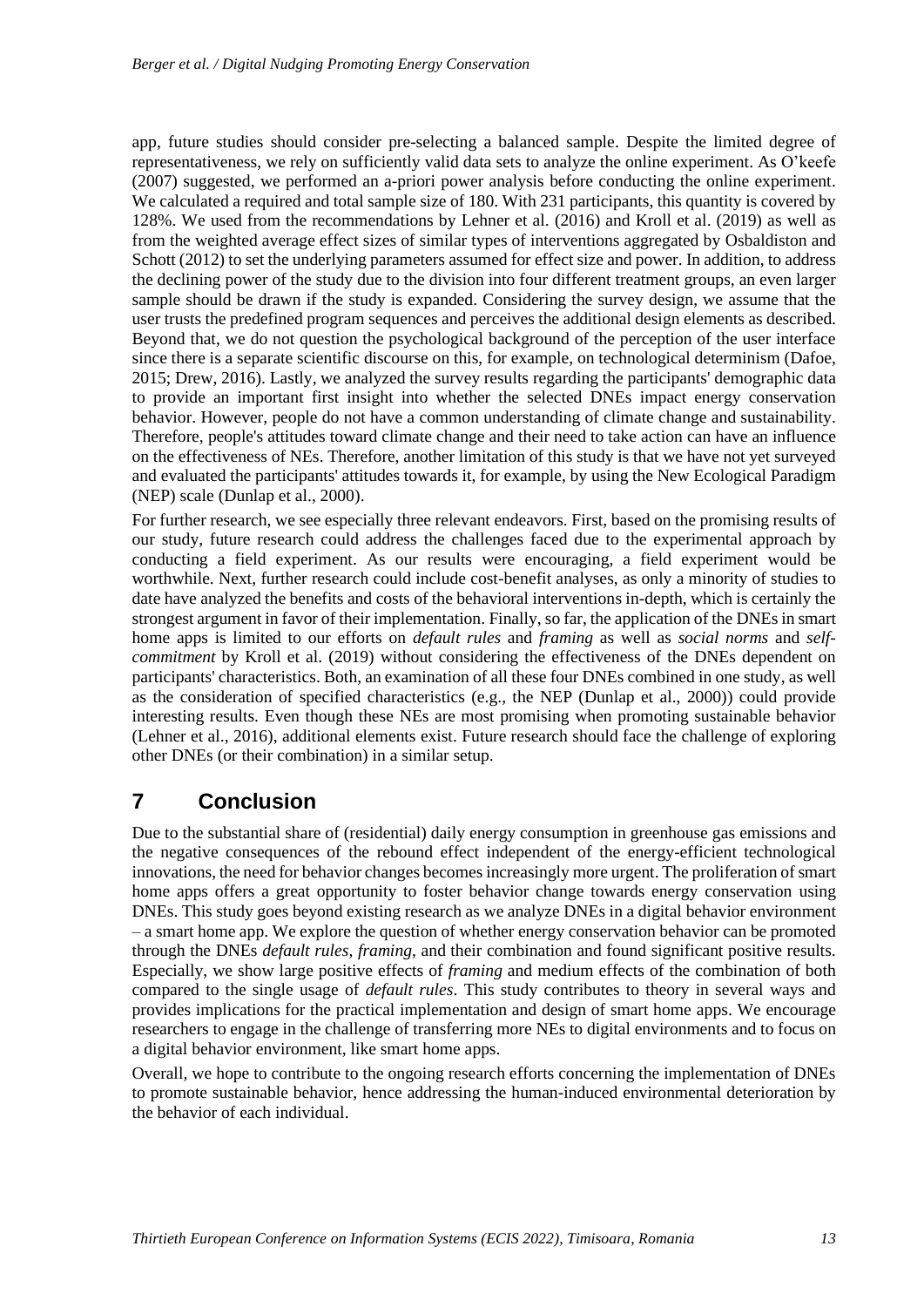### References

- Abrahamse, W., L. Steg, C. Vlek and T. Rothengatter (2007). "The Effect of Tailored Information, Goal Setting, and Tailored Feedback on Household Energy Use, Energy-related behaviors, and behavioral antecedents" *Journal of Environmental Psychology* 27 (4), 265–276.
- Ali, S. and Z. Yusuf (2018). *Mapping the smart-home market:* The Boston Consulting Group (BCG).
- Allcott, H. (2011). "Social norms and energy conservation" *Journal of Public Economics* 95 (9-10), 1082–1095.
- Andor, M. A. and K. M. Fels (2018). "Behavioral Economics and Energy Conservation  $-A$ Systematic Review of Non-price Interventions and Their Causal Effects" Ecological Economics 148, 178–210.
- Antonides, G. and M. Welvaarts (2020). "Effects of Default Option and Lateral Presentation on Consumer Choice of the Sustainable Option in an Online Choice Task" Sustainability 12 (13), 5484.
- Arquit Niederberger, A. and G. Champniss (2018). "Flip Sides of the Same Coin? A Simple Efficiency Score Versus Energy Bill Savings Information to Drive Consumers to Choose more Energy-efficient Products" *Energy Efficiency* 11 (7), 1657–1671.
- Asensio, O. I. and M. A. Delmas (2016). "The dynamics of behavior change: Evidence from energy " *Journal of Economic Behavior & Organization* 126, 196–212.
- Berger, M., N. Nüske and C. Müller (2020). "Digital Nudging in Online Grocery Stores Towards Ecologically Sustainable Nutrition". In: Proceedings of the 41st International Conference on *Information Systems (ICIS)*.
- Cappa, F., F. Rosso, L. Giustiniano and M. Porfiri (2020). "Nudging and Citizen Science: The Effectiveness of Feedback in Energy-demand Management" *Journal of Environmental Management* 269, 110759.
- Cohen, J. (1992). "Statistical Power Analysis" Current Directions in Psychological Science 1 (3), 98-101.
- Dafoe, A. (2015). "On Technological Determinism" Science, Technology, & Human Values 40 (6), 1047–1076.
- Drew, R. (2016). "Technological Determinism". In G. Burns (ed.) *A companion to popular culture*, pp. 167–184. Chichester, West Sussex, Malden, Oxford: Wiley Blackwell.
- Dunlap, R. E., K. D. Van, L. Primen, A. G. Mertig and R. E. Jones (2000). "Measuring Endorsement of the New Ecological Paradigm: A Revised NEP Scale" *Journal of Social Issues* Vol. 56 (No. 3), 425–442.
- Eiselt, J. (2013). "Optimal Energie sparen beim Bauen, Sanieren und Wohnen" *Optimal Energie sparen beim Bauen, Sanieren und Wohnen*.
- Fan, X., B. Oiu, Y. Liu, H. Zhu and B. Han (2017). "Energy Visualization for Smart Home" *Energy Procedia* 105, 2545–2548.
- Fanghella, V., G. d'Adda and M. Tavoni (2019). "On the Use of Nudges to Affect Spillovers in Environmental Behaviors" *Frontiers in Psychology* 10, 61.
- Federal Environmental Agency of Germany (UBA) (2019). *Auswertungstabellen zur Energiebilanz der Bundesrepublik Deutschland 1990 bis 2019, Stand 09/2020*.
- Federal Ministry for Economic Affairs and Energy (BMWi). *Die Energie der Zukunft – 8. Monitoring-Bericht*. URL: www.bmwi.de (visited on 03/14/2022).
- Federal Ministry for Economic Affairs and Energy (BMWi). *Energieeffizienz in Zahlen 2020*. URL: www.bmwi.de (visited on 03/14/2022).
- Furnham, A. (1986). "Response bias, social desirability and dissimulation" Personality and Individual *Differences* 7 (3).
- Gajewski, J.-F., M. Heimann and L. Meunier (2021). "Nudges in SRI: The Power of the Default Option" *Journal of Business Ethics*, 1–20.
- Gignac, G. E. and E. T. Szodorai (2016). "Effect Size Guidelines for Individual Differences Researchers" *Personality and Individual Differences* 102, 74–78.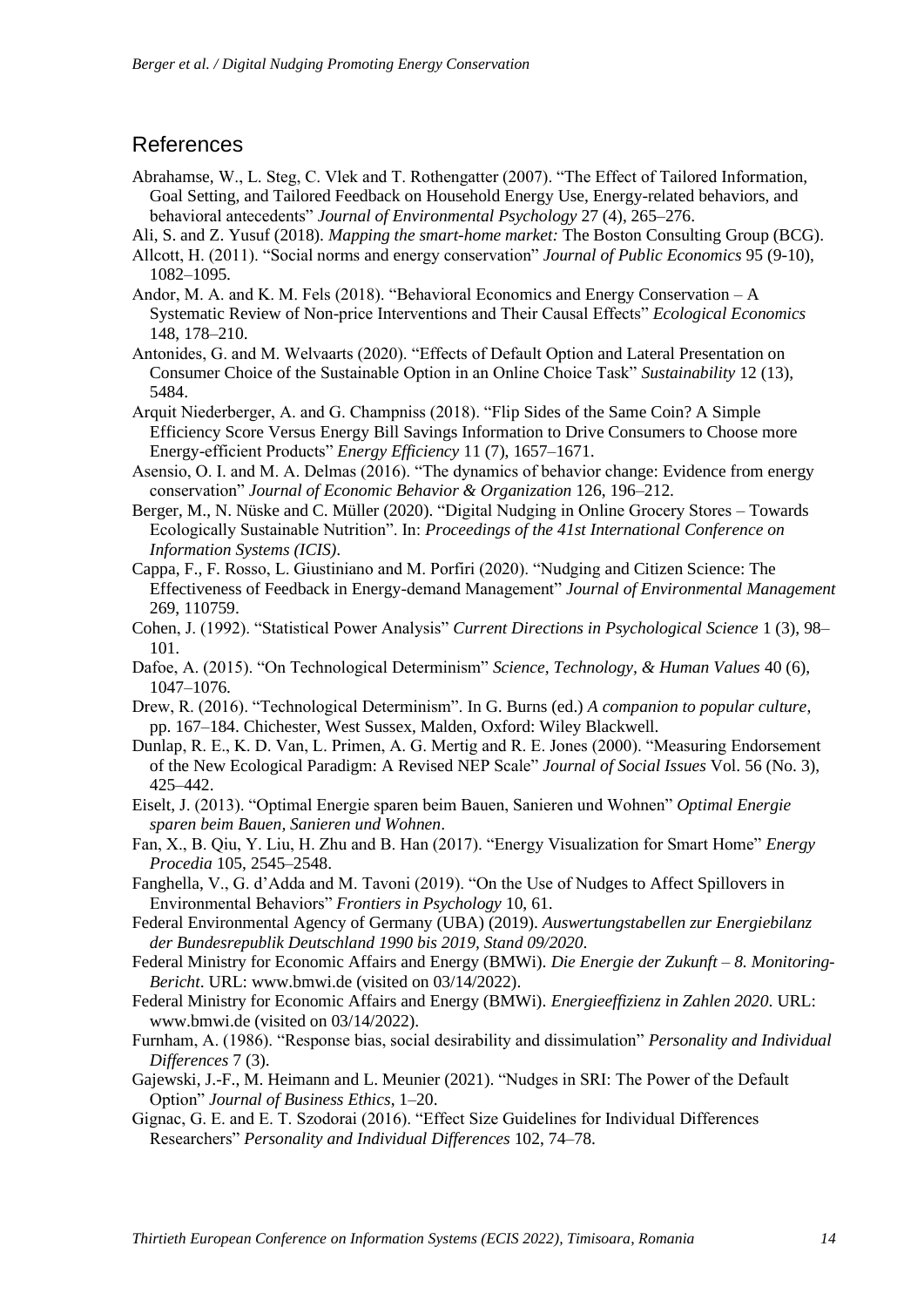- Graml, T., C.-M. Loock, M. Baeriswyl and T. Staake (2011). "Imoroving Residential Energy Consumption at a Large Using Persuasive Systems". In: *Proceedings of the 19th European Conference on Information Systems (ECIS)*.
- Gravetter, F. J. and L.-A. B. Forzano (2016). *Research Methods for the Behavioral Sciences.*  Stamford: Conn: Cengage Learning.
- Hankammer, S., R. Kleer and F. T. Piller (2021). "Sustainability Nudges in the Context of Customer Co-design for Consumer Electronics" Journal of Business Economics 91, 897–933.
- Hansen, P. and A. Jespersen (2013). "Nudge and the Manipulation of Choice. A Framework for the Responsible Use of the Nudge Approach to Behaviour Change in Public Policy" *European Journal of Risk Regulation* 1, 3–28.
- Hausmann, D. and B. Welch (2009). "Debate: To Nudge or Not to Nudge" *The Journal of Political Philosophy* 18 (1), 123–136.
- Henkel, C., A.-R. Seidler, J. Kranz and M. Fiedler (2019). "How to Nudge Pro-environmental Behaviour: An Experimental Study". In: *Proceedings of the 27th European Conference on Information Systems (ECIS)*.
- Howell, D. C. (2012). *Statistical Methods for Psychology:* Cengage Learning.
- International Energy Agency. *Global Energy Review 2019*. *The latest trends in energy and emissions in 2019*.
- International Energy Agency (2022). *Energy efficiency*. *The first fuel of a sustainable global energy system*. URL: https://www.iea.org/topics/energy-efficiency (visited on 03/09/2022).
- Kahneman, D. (2011). *Thinking, fast and slow:* Macmillan.
- Karlsen, R. and A. Andersen (2019). "Recommendations with a Nudge" *Technologies* 7 (2), 45.
- Kirk, R. E. (2012). *Experimental design: Procedures for the Behavioral Sciences:* Sage Publications. Krishnamurti, T., A. L. Davis, G. Wong-Parodi, J. Wang and C. Canfield (2012). "Creating an In-
- home Display: Experimental Evidence and Guidelines for Design" *Applied Energy* 108, 448–458. Kroll, T., U. Paukstadt, K. Kreidermann and M. Mirbabaie (2019). "Nudging People to Save Energy in Smart Homes with Social Norms and Self-Commitment". In: Proceedings of the 27th European *Conference on Information Systems (ECIS)*.
- Lehner, M., O. Mont and E. Heiskanen (2016). "Nudging  $-A$  Promising Tool for Sustainable ?" *Journal of Cleaner Production* 134, 166–177.
- Lembcke, T.-B., N. Engelbrecht, A. B. Brendel and L. Kolbe (2019). "To Nudge or Not to Nudge: Ethical Considerations of Digital Nudging Based on its Behavioral Economics Roots". In: *Proceedings of the 27th European Conference on Information Systems (ECIS)*.
- Liu, Z. (2005). "Reading Behavior in the Digital Environment" *Journal of Documentation* 61 (6), 700–712.
- Loock, C.-M., J. Landwehr, T. Staake, E. Fleisch and A. Pentland (2012). "The Influence of Reference Frame and Population Density on the Effectiveness of Social Normative Feedback on Electricity Consumption". In: Proceedings of the 33rd International Conference on Information Systems *(ICIS)*.
- Loock, C.-M., T. Staake and F. Thiesse (2013). "Motivating Energy-efficient Behavior with Green IS: An Investigation of Goal Setting and the Role of Defaults" *MIS Quarterly* 37 (4), 1313–1332.
- Lumley, T., P. Diehr, S. Emerson and L. Chen (2002). "The Importance of the Normality Assumption in Large Public Health Data Sets" *Annual Review of Public Health* 23, 151–169.
- Mills, B. and J. Schleich (2012). "Residential Energy-efficient Technology Adoption, Energy conservation, Knowledge, and Attitudes: An Analysis of European Countries" *Energy Policy* 49, 616–628.
- Mirsch, T., C. Lehrer and R. Jung (2017). "Digital Nudging: Altering User Behavior in Digital " *Proceedings der 13. Internationalen Tagung Wirtschaftsinformatik (WI)*, 634–638.
- Momsen, K. and T. Stoerk (2014). "From Intention to Action: Can Nudges Help Consumers to Choose Renewable Energy?" *Energy Policy* 74 (C), 376–382.
- Münscher, R., M. Vetter and T. Scheuerle (2016). "A Review and Taxonomy of Choice Architecture Techniques" Journal of Behavioral Decision Making 29 (5), 511–524.
- Neil, T. (2014). *Mobile Design Pattern Gallery: O'Reilly Media*, Inc.